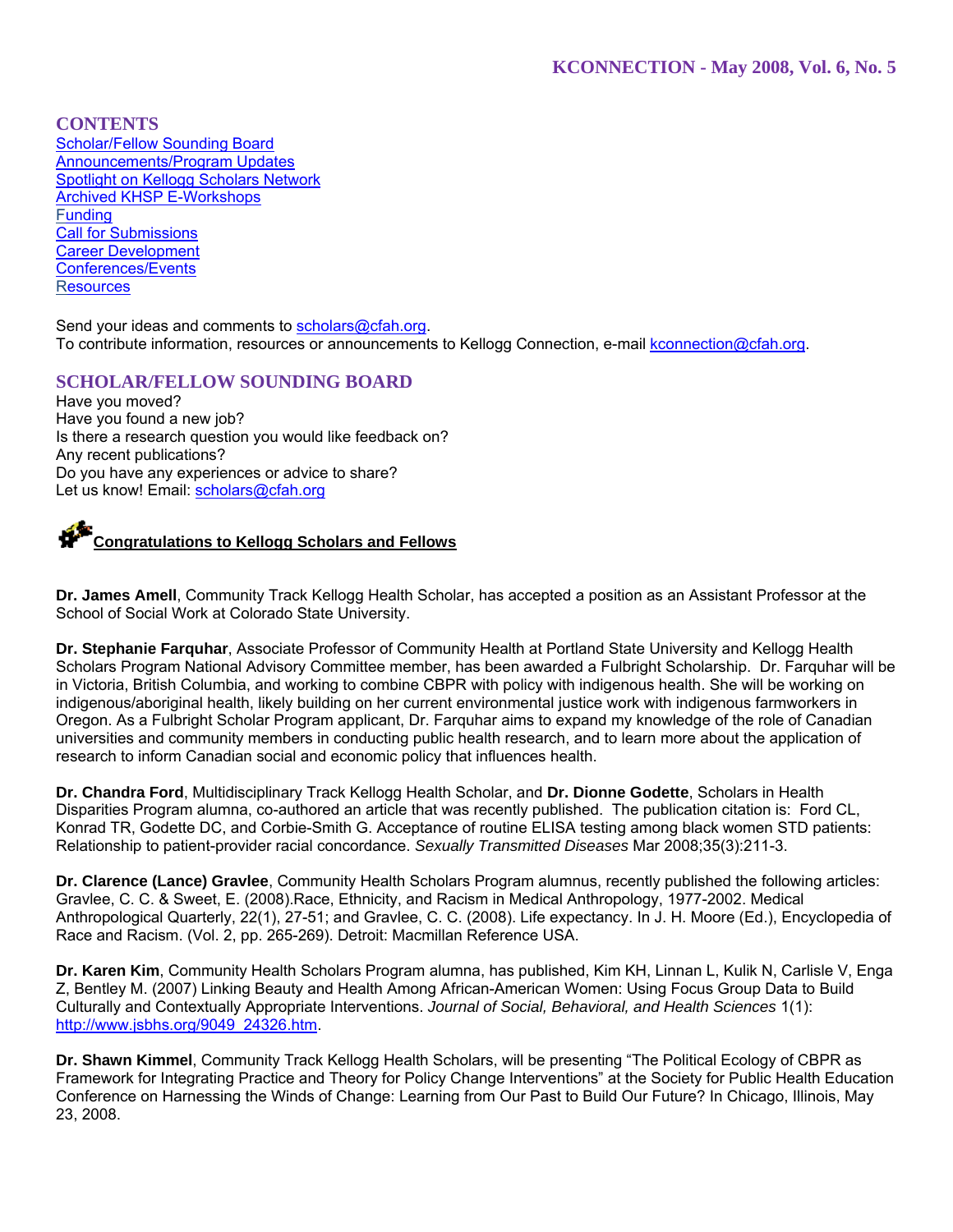**Dr. Mansoureh Tajik**, Community Health Scholars Program alumnus, recently joined the editorial board of *New Solutions,* a peer-reviewed, progressive journal in environmental and occupational health policy. *New Solutions* publishes articles that define environmental and occupational health issues as well as those which focus on solutions. Dr. Tajik encourages all to visit the journal's homepage, http://www.newsolutionsjournal.com/index.php/newsolutionsournal, and to consider submitting articles to it.

**Dr. Angela Thrasher**, Multidisciplinary Track Kellogg Health Scholars, has received diversity supplement from NIH. This two-year funding mechanism will allow Dr. Thrasher to extend her pilot study on the content and performance of measures of racial discrimination among older Americans. Under the supplemental funding, she'll be a Specialist at the UCSF Center on Aging in Diverse Communities in the Division of General Internal Medicine.

**Dr. Carlos Zometa**, Community Health Scholars Program alumnus, has joined CDC as a behavioral scientist at the National Center for Health Marketing. Dr. Zometa will be a coordinating scientist at the "Community Guide".

# **‹ back to top ›**

# **ANNOUNCEMENTS**

**The Kellogg Health Scholars Program Annual Networking Meeting** will be held May 19-21, 2008, at the Hotel Palomar, 2121 P Street, NW, Washington, DC.

**The Kellogg Fellows in Health Policy Research Program Annual Meeting** will be held June 9-10, 2008, at the Hotel Palomar, 2121 P Street, NW, Washington, DC. If you have not RSVP'd for this meeting, please email Barbara Krimgold (bkrimgold@cfah.org) or Marie Briones-Jones (mbjones@cfah.org). Please make your hotel reservations on or before May 7. To reserve a room, please call 877-866-3070 or 202-448-1800 and reference "Kellogg Fellows in Health Policy Research" to avail of the discounted rate.

#### *Do We Have Your Most Updated Contact Information?*

*Please update our files if your email or mailing address has changed or will change. We want to keep our Scholars network as up-to-date and well-connected as possible! Please send any changes to dtorresen@cfah.org or mbjones@cfah.org.* 

#### **‹ back to top ›**

# **SPOTLIGHT ON KELLOGG SCHOLARS NETWORK**

Meet Community Health Scholars Program alumnus, **Kevin J. Robinson, Dr.P.H…** 

Kevin J. Robinson is currently an Assistant Professor at Bryn Mawr College's Graduate School of Social Work and Social Research. Dr. Robinson received his Dr.P.H. from Columbia University's Mailman School of Public Health in the Department of Sociomedical Sciences. Dr. Robinson holds an M.S.W (Community Organization/Community and Social Systems) from The University of Michigan School of Social Work and a M.H.A (Public Health Policy and Administration) from The Pennsylvania State University. Dr. Robinson's dissertation, "*Power of the Possible: A Case Study of an African-American Gay Man Living With AIDS,*" was a descriptive case study of a 51 year-old African American gay man's experiences living with AIDS. Dr. Robinson's research illuminated how race, class and sexuality intersected with the physiological, social and structural challenges of living with AIDS. Dr. Robinson coauthored the HIV/AIDS focus area of the Healthy People 2010 Companion Document for LGBT Health. The full document, "Lesbian, Gay, Bisexual and Transgender Health: Findings and Concerns," was published in the *Journal of the Gay and Lesbian Medical Association*  (Special edition) in 2000. As a WK Kellogg Community Health Scholar at The Prevention Research Center of Michigan (The University of Michigan School of Public Health), Dr. Robinson employed community-based participatory research methods (CBPR) to test the efficacy of an intervention to increase sexual health knowledge and skills of adolescents, and reduce the incidence of HIV/AIDS and sexually transmitted infections (STIs) in 11-19 year old African Americans residing in Flint, Michigan. Moreover, Dr. Robinson assisted the community partners' efforts to improve their ability to mobilize African American communities, and increase community awareness, leadership, participation and support for HIV/AIDS prevention. Due to Dr. Robinson's HIV/AIDS and CBPR expertise, he was invited to speak at the First World Conference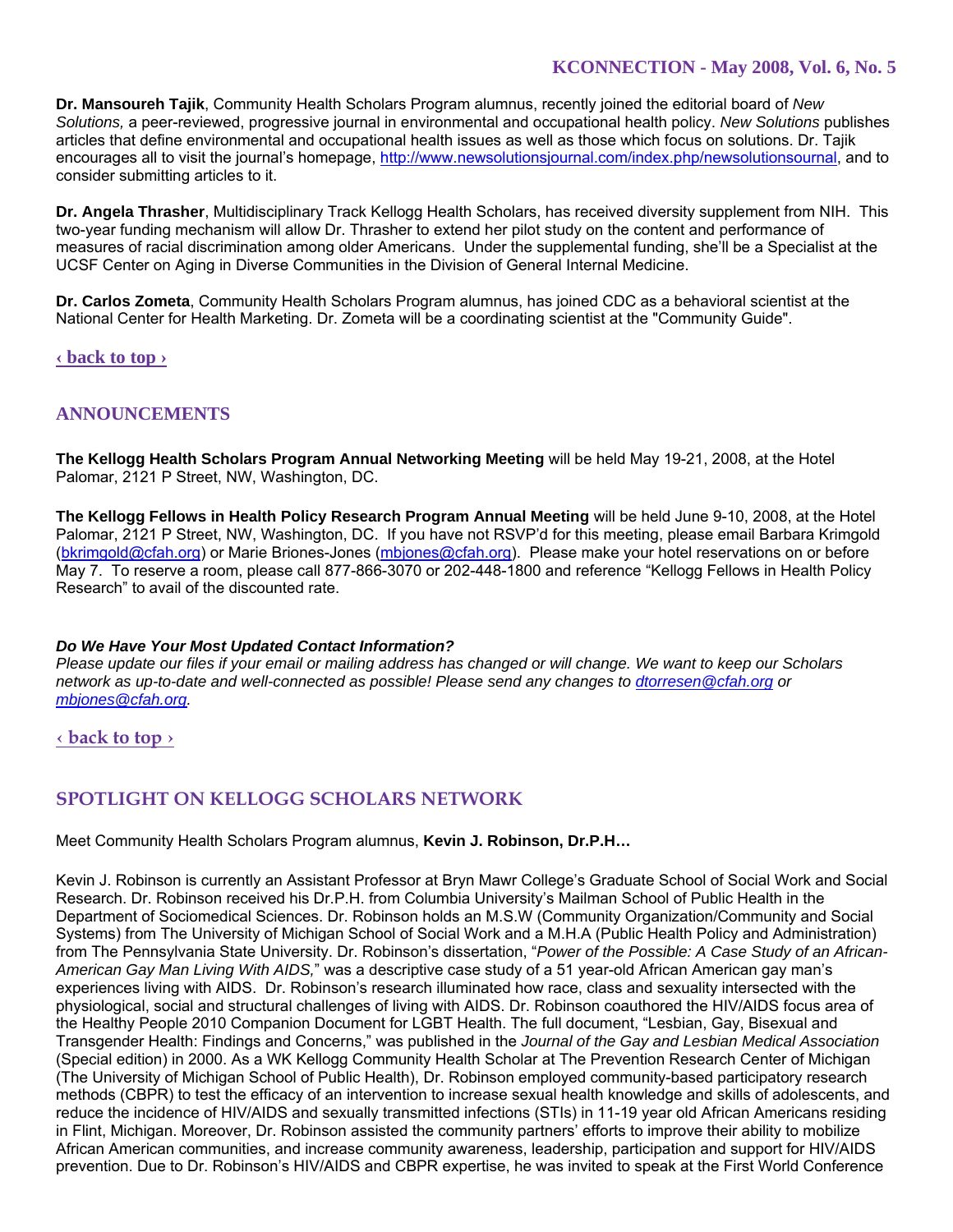for Sexual Health in Sydney, Australia, and will soon be presenting his research at a Race and Disparities Research Forum in Cape Town, South Africa. Kevin is currently serving on the Board of Directors of The Mazzoni Center (the largest LGBT health center in Philadelphia).

Many of us heard Dr. Robinson's voice as a panelist on the first e-workshop, held on March 12, focused on "Academic Job Search." For further description, see the April 2008 K-Connection, Archived KHSP E-Workshops. He has also agreed to serve as a discussant as part of the KHSP Networking Meeting Collaborative Workshop on HIV/Aids this month.

Kevin Robinson was featured in March 2008 Bryn Mawr newsletter http://www.brynmawr.edu/news/2008-03-21/robinson.shtml.

# **‹ back to top ›**

# **ARCHIVED KHSP E-WORKSHOPS**

The archived KHSP e-workshops are taped from the live e-workshops of the Kellogg Health Scholars. These live electronic workshops are intended to bring Kellogg Health Scholars together between face-to-face networking meetings to explore topics of mutual interest. Its purpose is to form closer networks between the Kellogg Health Scholars and to provide to them and the Kellogg Community of Scholars support and resources for career development.

The April 16 e-workshop focused on "Job Search in Government and Non-profits." The workshop was facilitated by KHSP National Advisory Committee co-chair, Linda Randolph MD, MPH, President & CEO, Developing Families Center. The panelists included; \* Debra Perez, MA, MPA, Ph.D., Senior Program Officer, Research & Evaluation, The Robert Wood Johnson Foundation; \*Rajni Banthia, PhD, Health Program Associate, PolicyLink; and \* Michael Royster, MD, MPH, Office Director, Office of Minority Health and Public Health Policy, Virginia Department of Health.

Access to archived e-workshops is **STRICTLY LIMITED** to Kellogg Health Scholars, Kellogg Fellows in Health Policy Research (current and alumni), Scholars in Health Disparities and Community Health Scholars program alumni and H. Jack Geiger Congressional Health Policy Fellows program alumni. The contents of these e-workshops are confidential. These archived presentations **should not be accessed, copied or forwarded** by/to any individuals other than group of scholars, fellows and scholar/fellow alumni that have been identified.

To listen to the April 16 archived presentation and download materials, click http://www.cfah.org/workshops/login.asp**.** Please use the same login and passcode information provided under a separate email in April.

# **‹ back to top ›**

# **FUNDING**

#### **Environmental Protection Agency Environmental Justice Small Grants Program (EPA-OECA-OEJ-08-01) Deadline: June 30, 2008**

The Environmental Protection Agency's Office of Environmental Justice (OEJ) established the Environmental Justice Small Grants Program (EJSG) in fiscal year (FY) 1994. The purpose of this grant program is to support and empower communities that are working on local solutions to local environmental and/or public health issues. The EJSG Program is designed to assist recipients in building collaborative partnerships that will help them understand and address the environmental and/or public health issues in their communities. Successful collaborative partnerships with other stakeholders involve well-designed strategic plans to build, maintain and sustain the partnerships, and to work towards addressing the local environmental and/or public health issues. Announcement details at http://www.epa.gov/compliance/environmentaljustice/grants/ej-smgrants.html.

## **National Council of La Raza Emerging Latino Communities Initiative (ELC) Deadline: May 30, 2008**

The National Council of La Raza is accepting applications for its grant program for community organizing groups that provide assistance to new and emerging Latino communities. Grants are awarded in conjunction with technical assistance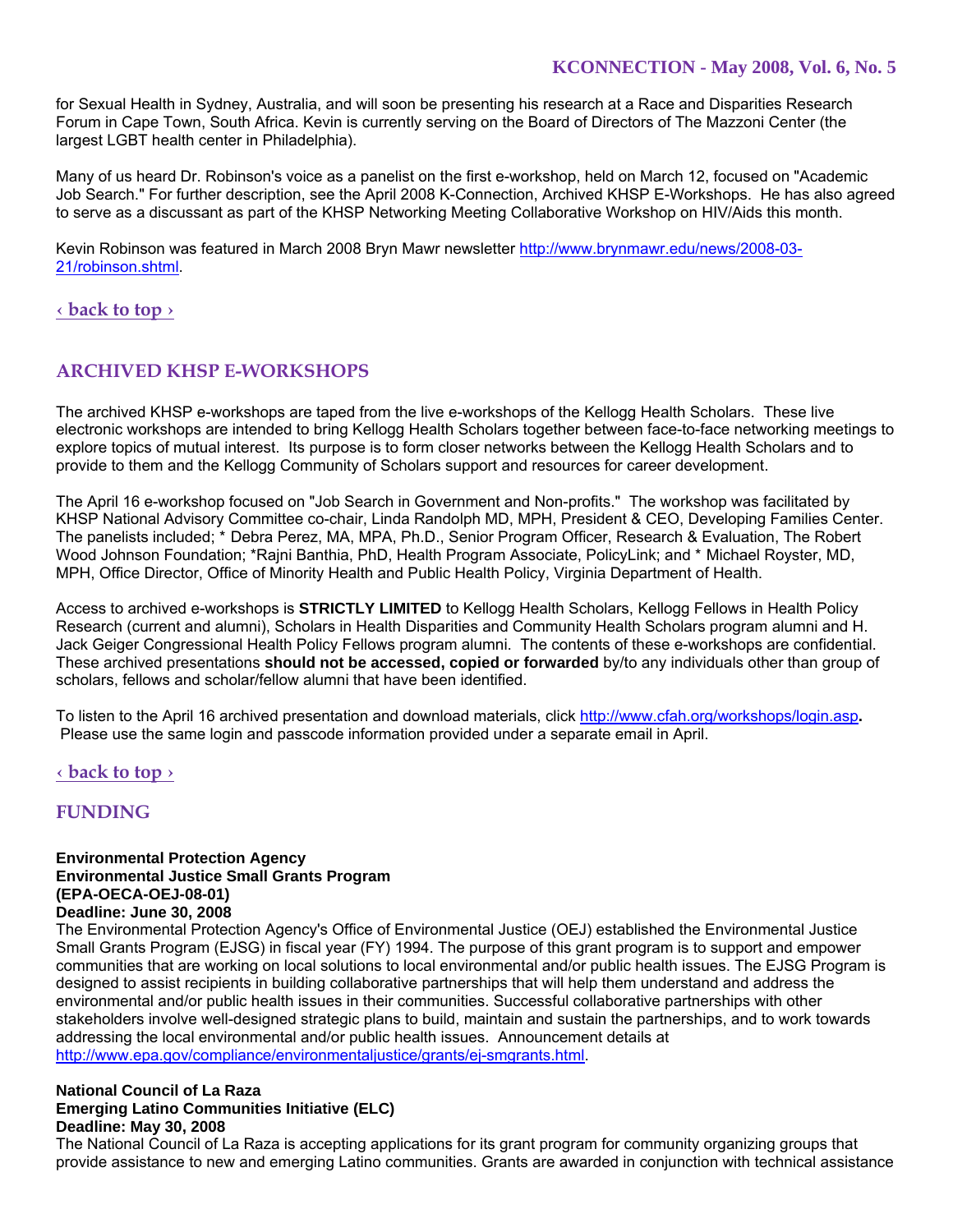and training to strengthen multi-issue community organizing work. The deadline for applications is May 30, 2008. For more information and to submit an application, click here.

#### **National Institutes of Health Academic Career Award (K07) (PA-08-152) Deadline: May 7, 2008**

The goals of NIH-supported career development programs are to help ensure that diverse pools of highly trained scientists are available in adequate numbers and in appropriate research areas to address the Nation's biomedical, behavioral, and clinical research needs. -Purpose: The purpose of the NIH Academic Career Award is to provide support to increase the pool of individuals with academic and research expertise to become academic researchers and to enhance the educational or research capacity at the grantee sponsoring grantee institution. The Academic Career Award supports Development awards for more junior level candidates and Leadership awards for more senior individuals with acknowledged scientific expertise and leadership skills. Announcement details: http://grants.nih.gov/grants/guide/pafiles/PA-08-152.html.

‹ back to top ›

# **CALL FOR SUBMISSIONS**

# **Call for Encyclopedia Entries - Greenwood Encyclopedia of Latino Issues & Trends Today Editors: Dr. Juan M. Benitez & Dr. Jose F. Moreno Department of Chicano & Latino Studies and the Center for Community Engagement California State University, Long Beach**

## **Deadline: May 14, 2008**

This is a call for submissions for our reference entitled, The Greenwood Encyclopedia of Latino Issues Today for Greenwood Press. This two volume set will offer a broad and succinct overview of current issues in U.S. Latino Communities through topical essays organized alphabetically. This valuable resource, targeting high school and university students on to the general public, will include approximately one hundred essays focusing on different aspects of the Latino experience in the U.S. such as: education, health, lifestyles, history, politics, immigration and the arts. Numerous sidebars will also appear with bios, profiles, documents, snippets and the like. This will truly be a collection of crucial Latino Issues of the day. COVERAGE -- The Greenwood Encyclopedia of Latino Issues & Trends Today will feature short articles (2,500-4,500 words) authored by leading experts and emerging scholars offering an in-depth description of key issues, concepts, terms and trends facing Latinos today. In addition, the encyclopedia will provide a compendium of terms, definitions and explanations of concepts, models, and acronyms. INVITED SUBMISSIONS - To ensure that this publication has the most current and relevant information possible, we are asking experts, practitioners and scholars for their particular area of research, to contribute short articles on suggested topics or other related topics in their area of interest. Individuals interested in submitting short articles on suggested topics (See the listing of suggested topics below) or other related topics in the area of Latino issues should submit an email with a proposal for an encyclopedia entry by May 14th, 2008. The proposal, not exceeding 3 pages, should include the possible title of the article, authors names and affiliations, one or more topics on which the short article could be contributed, background information and a brief description of the suggested article. We encourage potential contributors to also consider topics not included in our list of topics, especially if the topic is related to the area of their special expertise. This also provides an excellent opportunity in building a publication record for emerging scholars and graduate students. Proposals will be accepted based on pertinent criteria and topic balancing needs. Please forward your e-mail with the proposal to Dr. Juan M. Benitez and Dr. Jose F. Moreno *jbenitez@csulb.edu* and *jmoreno7@csulb.edu* no later than May 14th, 2008. You will be notified about the status of your proposed entry by May 30th, 2008. First drafts of entries will be due to the editors by July 14th, 2008. Final drafts will be submitted to the publisher August 1, 2008. This book is tentatively scheduled for publishing by Greenwood Publishing Group, www.greenwood.com, in 2008. Upon acceptance of your proposal, you will have two months to prepare your article (2,500-4,500 words). Guidelines for preparing your short piece as well as a sample article will be sent to you upon acceptance of your proposal. Important Dates for Contributors: May 14th, 2008 - Deadline for submitting proposals of encyclopedia entries (3 pgs). May 30th, 2008 - Notification of Authors regarding the acceptance of proposals. July 14th, 2008 - Deadline for submitting first drafts of articles of the accepted proposals. August 1, 2008 - Deadline for submitting final/approved drafts of

articles to publisher. List of Topics/Categories: 2008 Presidential Elections; Achievement Gap: Closing or Expanding; Affirmative Action; Appreciating Visual Arts; Bilingual Education; Black & Brown Relations; Border Pollution & Contamination; Border Security & Enforcement; Border Smuggling & Human Trafficking; Border Vigilantes: Minutemen; Challenging Gender Roles; Challenging U.S. Hegemony: Latin American Governments; Civic Engagement: The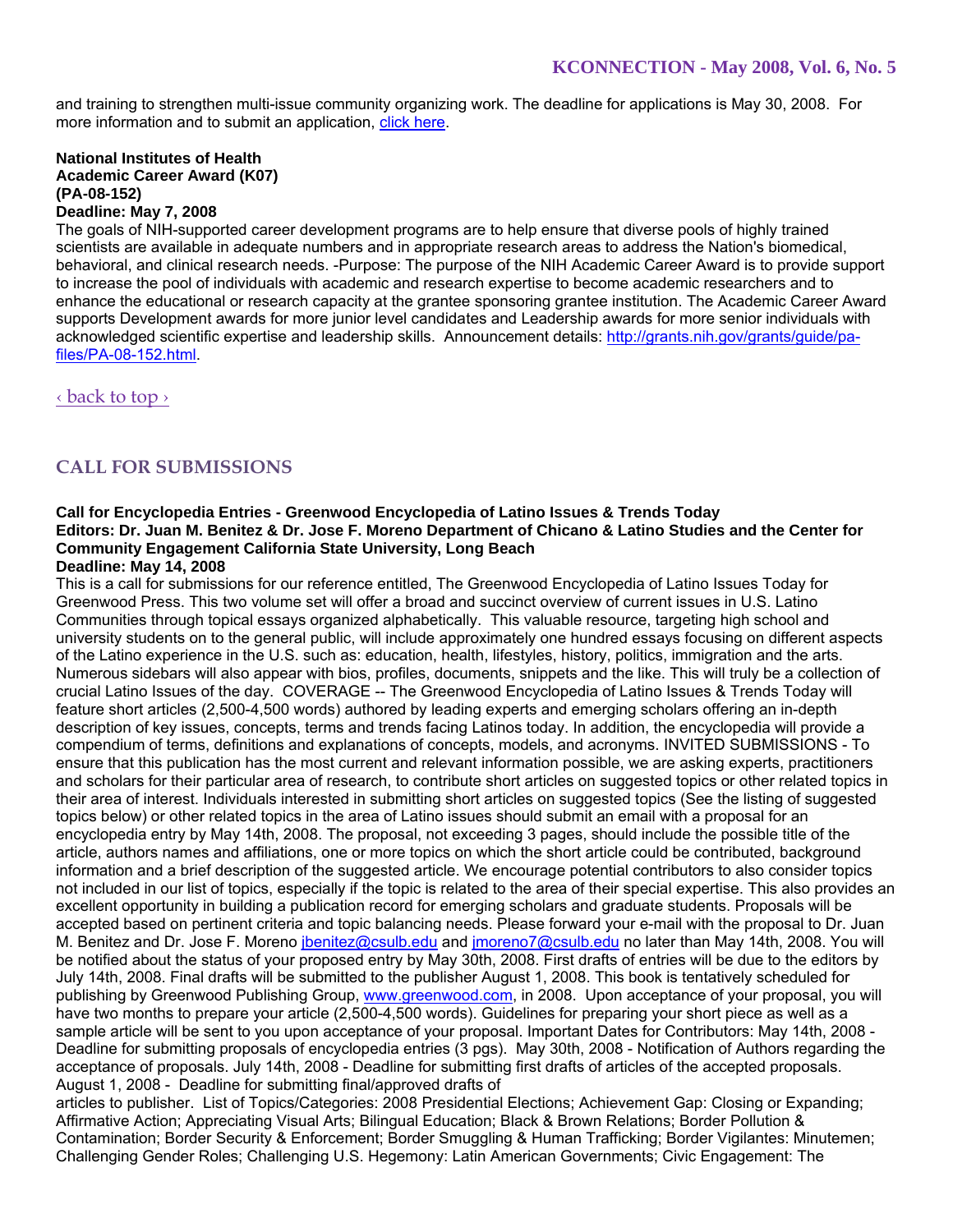Awakening of the Sleeping Giant; Community - Police Relations; Community-Based Organizations; Corporatization ( CEOs, Franchises & Conglomerates); Crackdown on Undocumented Immigrants; Creating a Cyber Space; Cuban Embargo; Cultural Loss and Replenishment; Culture as Mainstream; Curricular Tracking; Demography & Dispersion; Digital Divide; Disappearing Print Media; Disparate Sentencing; Domesticas & Day Laborers; Driver's Licenses & IDs for Undocumented; Emerging Film Industries; Emerging Middle Classes; Entrepreneurship (Restaurenteurs, Street Vendors, Ethnic Markets); Ethnic Identity Development; Ethnic Labeling & Regionalities; Expanding Spanish Language Medias; Explosion: Myth or Reality? Family Connections; Family Separation & Reunification; Fighting for Civil Rights & Social Movements; Fitness & Obesity; Free Trade Agreements; Gang Violence; Gentrification; Graffiti: Art or Vandalism; Growing Evangelicals; Hate Crimes; Health Disparities; High Stakes Testing; Hip-Hop; HIV / AIDS; Homeopathic/Alternative Medicine; Housing Segregation; Illness & Disease; Immigration Law & Reform; Inadequate Access to Health Care; Incorporation in the Midwest; Increase of Brown Collar Jobs; Increased Leadership & Participation in Labor Unions; Increased Crime & Violence? Increased Military Recruitment & Enlistment; Infringement of Voting Rights; In-State Tuition for Undocumented Students; Intra- Tensions; Is Mental Health Bad? Lack of Teaching & Administrative Diversity; Language Acquisition; Latina Voices Through Literature; Leaking Education Pipeline; Low College Going Rates; Malnutrition; Mujeres de Juarez; Music Cross-Overs--a. Artists; Music Cross-Overs--b. Genres; No Child Left Behind; Nouveau Cuisine; Participation in Organized Athletics; Performance Art: Sustaining Authenticity; Political Power Brokers; Poverty & Working Poor; Public Financing Metro-Transportation; Puerto Rican Statehood; Racial Profiling; Refugee, Asylum & Amnesty; Religiosity vs. Religion; Remittances & Transnationalism; Repatriation & Deportation; Risk Behaviors (Drugs; Alcohol; Tobacco); Roles Extended Families; s: Racial Group? Ethnic Group? Cultural Group? School Segregation; Sexualities; Special Education Misclassifications; Sports Marketing & Outreach; Standardized Testing; State-Based Referendums & Measures; Suburbanized; The Dismantling of Ethnic Studies; The Efficacy of National Advocacy Organizations; The Immigration Debate; The New South; The Privileges Citizenship & Naturalization; The Rise of Hometown Associations; The Roots of Fanhood; The Viability of Wealth; Transforming Architecture & Aesthetics; Typecasting in Media; U.S. Mexico Border Violence; Underrepresentation in Gifted and Talented Education; Underrepresentation in Media; Underrepresentation of Legal Professions (lawyers, judges, magistrates); Under-resourced Schools; Urban Lifestyles (LUPies- Urban Professionals); Voter Turnout & Behavior; Wage Disparities (Ethnic & Gender).

#### **Call for Abstracts –** *AIDS Education and Prevention*  **HIV/AIDS Hispanic/Latino Special Journal Supplement Deadline: May 15, 2008**

In the fall of 2009, AIDS Education and Prevention will produce a Special Supplement of the journal addressing the HIV/AIDS epidemic among Hispanics/Latinos living in the U.S. and Puerto Rico. The goal of this Special Supplement is to provide a diverse audience including academic researchers, health department officials, health educators, communitybased organizations, governmental agencies, and others with a comprehensive resource to address the complex issues that lead to increased risk of HIV acquisition and transmission among Hispanics/Latinos. This Special Supplement seeks original, data-based articles to address: 1. Epidemiology -- studies investigating the frequency, pattern and causes of HIV infection among Hispanics/Latinos including morbidity (and co-morbidities), mortality, place of birth, clinical outcomes, and treatment issues using disease or behavioral surveillance data collected at the local, state or national levels. 2. Structural or socio-ecological influences of HIV risk -- studies addressing cultural or ecological antecedents of HIV risk including recent migration, acculturation, poverty, racism, discrimination, injection or non-injection substance use, and access to culturally appropriate care and prevention services. 3.Behavioral prevention interventions -- studies focusing on the implementation and evaluation of behavioral interventions for Hispanics/Latinos conducted in the U.S. or Puerto Rico. 4. HIV prevention capacity building -- studies examining national efforts to build capacity for HIV prevention within Hispanic/Latino communities in the United States and Puerto Rico. 5. Brief practice notes -- descriptions of CBO experiences with community implementation of evidence-based HIV prevention programs. Timeline and Requirements: The deadline for submission of a 250-300 word abstract describing the concept of a proposed manuscript is due May 15, 2008. Abstracts shall be submitted directly to the Guest Editors c/o Dr. JoAna Stallworth at jstallworth@cdc.gov. The Guest Editors will map each submission to the 5 content areas listed above, and will select abstracts that have the potential to make a substantial impact on the field. Once an abstract has been selected by the Editors, the author(s) will be given 3 months to produce a manuscript for potential inclusion in the Special Supplement. The deadline for submission of completed manuscripts is September 1, 2008. Manuscripts should be a maximum of 20 pages including references. Manuscripts shall be formatted in accordance with the publication requirements of AIDS Education and Prevention, http://www.guilford.com/cgi-

bin/cartscript.cgi?page=periodicals/jnaiinst.htm&dir=periodicals/per\_pub&cart\_id=742020.13949. All submitted manuscripts will undergo standard peer review, and opportunities for revisions will be provided as appropriate. For questions about the issue, please contact the Special Editor, Dr. JoAna Stallworth at 404-639-3812 or istallworth@cdc.gov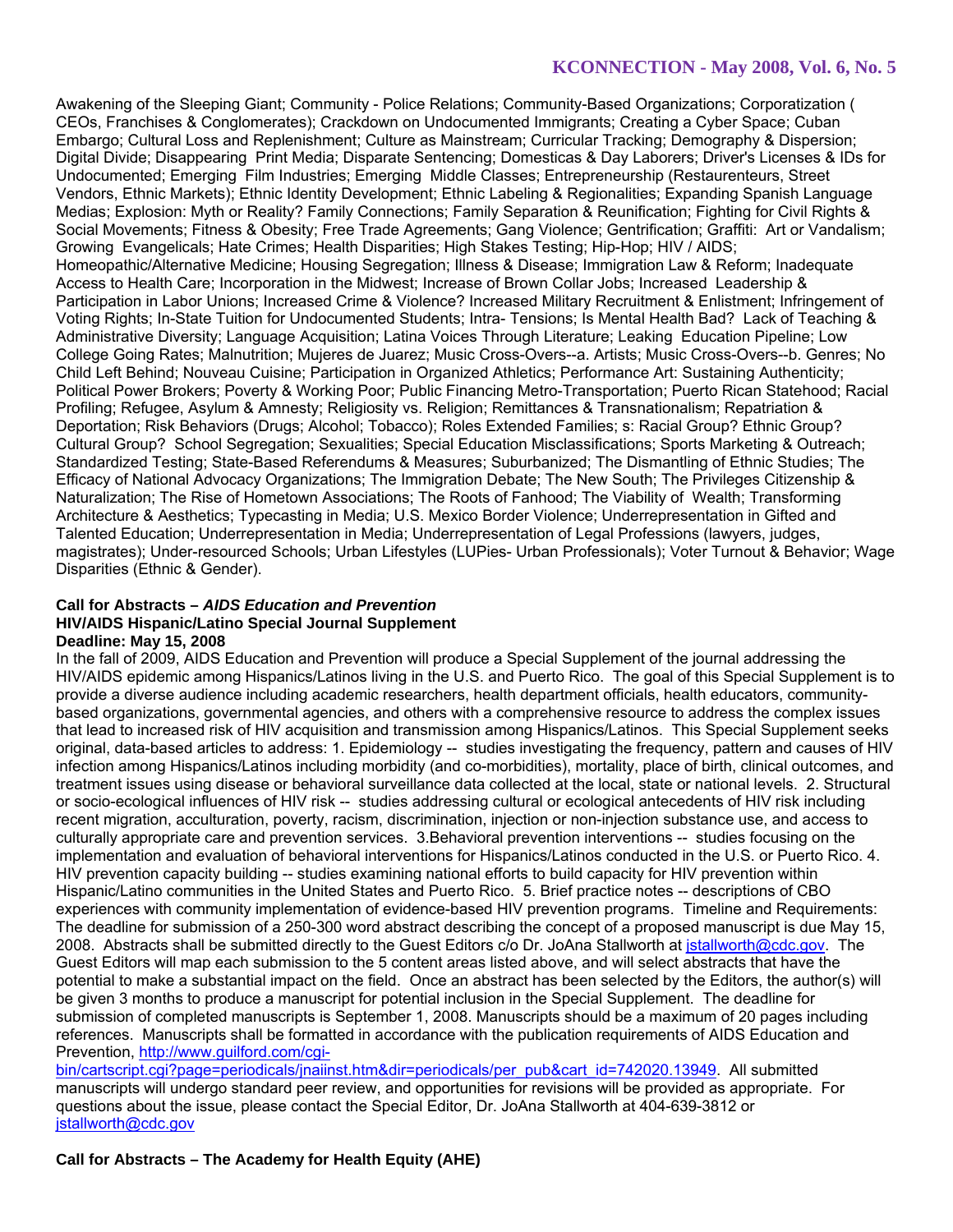#### **Building Capacity to Eliminate Health Disparities: The Foundation Conference of the Academy for Health Equity Denver, Colorado June 26-27, 2008**

# **Deadline: May 15, 2008**

The Academy for Health Equity (AHE) is now accepting contributed abstracts for the Inaugural Founding Conference on June 26-27, 2008 in Denver, Colorado. The theme of the meeting is: "Building Capacity to Eliminate Health Disparities: The Founding Conference of the Academy for Health Equity." You do not need to be an AHE member to submit an abstract. However, if your abstract is accepted for presentation you MUST register for the Inaugural Conference. Submission of an abstract implies a commitment to make the presentation at the Inaugural Conference. The deadline for abstract submissions will be Thursday, May 15, 2008. All authors will be notified via email of abstract status on Thursday, May 22, 2008. Please make sure your email address is correct. Before submitting an abstract, please review the submission requirements and gather the required information. http://www.team-psa.com/AHE2008/home.asp.

# **Request for Suggestions on Priority Issues Re: Genetics, Health and Society – HHS Secretary's Advisory Committee on Genetics, Health, and Society**

#### **Deadline: May 16, 2008**

The HHS Secretary's Advisory Committee on Genetics, Health, and Society Seeks Suggestions on New Priority Issues to Address. In the coming months, the Secretary's Advisory Committee on Genetics, Health, and Society (SACGHS) will be identifying new priority issues to address. The public is invited to suggest new priorities that might be appropriate for SACGHS to take up. Members of the public who wish to suggest an issue are asked to submit a statement (approximately one paragraph in length) that: 1) describes a problem or policy challenge that needs exploration; and 2) proposes actions the Committee could take to address the issue. The submission of references or other background materials related to the topic is encouraged. The issues suggested should take into consideration the charge of SACGHS (see Background, below) and the following points: \* The urgency and national importance of the issue; \* The extent to which the Federal Government has jurisdiction/authority over the issue; \* The need for Federal guidance or regulation on this issue; \* Whether the issue raises concerns that only the Federal Government can address; \* Whether the issue raises moral or ethical concerns that warrant Federal Government involvement/leadership; \* Whether the Committee's policy advice on this issue would significantly benefit society; \* Whether failure to address the issue would prolong any negative impact the issue may be having on society; \* Whether sufficient data about the issue exist for the Committee to develop informed policy advice; \* Whether another body is already addressing the issue or is better equipped to address it. Public comments received by May 16, 2008 will be considered by SACGHS and discussed at its meeting on July 7-8, 2008 in Washington, DC. Comments should be addressed to Dr. Steven Teutsch, SACGHS Chair, and can be sent by: \* Email to Suzanne Goodwin at goodwins@od.nih.gov; \* Fax to 301-496-9839, attn: Suzanne Goodwin; \* Mail to: Secretary's Advisory Committee on Genetics, Health, and Society, Attn: Suzanne Goodwin, NIH Office of Biotechnology Activities, 6705 Rockledge Drive, Suite 750, Bethesda, MD, 20892 (20817 for non-US Postal Service mail). Information about this request also is available at http://www4.od.nih.gov/oba/SACGHS/public\_comments.htm. BACKGROUND: The Department of Health and Human Services (HHS) established SACGHS to serve as a public forum for deliberations on the broad range of policy issues raised by the development and use of genetic technologies and, as warranted, to provide advice on these issues to the HHS Secretary or other Federal entities as requested. The scope of the Committee's charge includes assessing how genetic and genomic technologies are being integrated into health care and public health; studying the clinical, public health, ethical, economic, legal, and societal implications of genetic and genomic technologies and applications; identifying opportunities and gaps in research and data collection and analysis efforts; examining the impact of current patent policy and licensing practices on access to genetic and genomic technologies; analyzing uses of genetic information in education, employment, insurance, and law; and serving as a public forum for discussion of issues raised by genetic and genomic technologies. For more information about the Committee, please visit its website: http://www4.od.nih.gov/oba/sacghs.htm. In March 2004, SACGHS identified 11 issues relating to its charge and developed a report that classified the relative priority of these issues (the report is available at http://www4.od.nih.gov/oba/sacghs/reports/SACGHSPriorities.pdf). Since that time, SACGHS has completed several major projects related to these issues, and other projects are near completion. The 11 original issues are: \* Coverage and reimbursement of genetic technologies. SACGHS issued a report, Coverage and Reimbursement of Genetic Tests and Services, in February 2006. The report describes the current state of coverage and reimbursement of genetic tests and services, highlights concerns that affect patient access to tests and services, and identifies nine steps that HHS and the private sector could take to help improve access to and appropriate utilization of health-related genetic tests and services. \* Large population studies. In March 2007, SACGHS issued a report, Policy Issues Associated with Undertaking a Large U.S. Population Cohort Project on Genes, Environment, and Disease. The report delineates the questions that need to be addressed for policymakers to determine whether the U.S. Government should undertake a large population project to elucidate the influence of genetic variation and environmental factors on common, complex diseases. \* Genetic discrimination. SACGHS has written three letters to the HHS Secretary championing the enactment of Federal legislation to prohibit discrimination based on genetic information by health insurers and employers. The Committee also provided the Secretary with a legal analysis of the adequacy of current law regarding genetic discrimination, a compendium of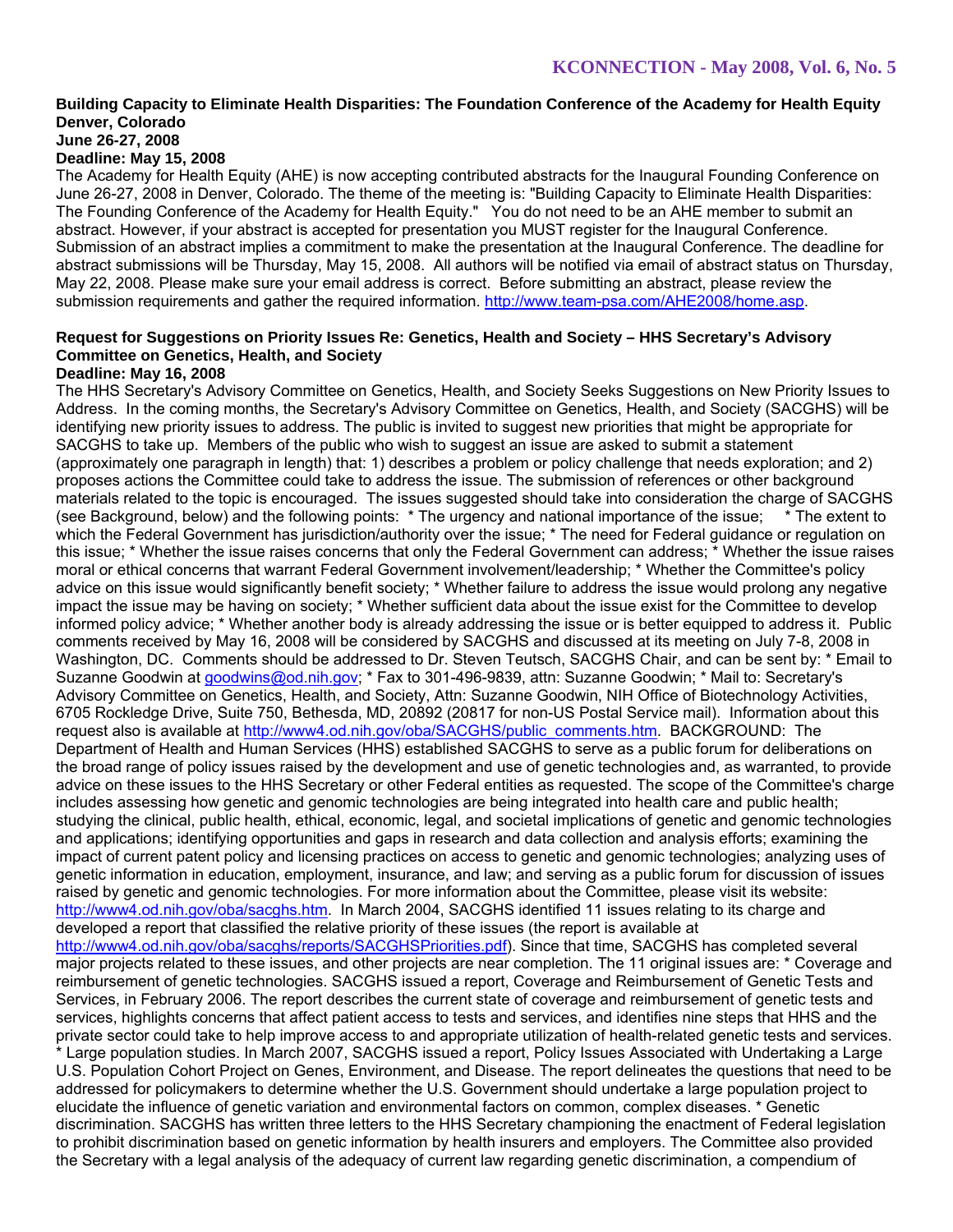public comments documenting public fears and concerns about genetic discrimination, and a 10-minute DVD of testimonies received from the public. \* Genetics education and training of health professionals. SACGHS issued a resolution that urged the HHS Secretary to take a series of steps to ensure the adequacy of genetics education and training of health care and public health professionals. Because of continuing needs in this area, SACGHS created a Genetics Education and Training Task Force in November 2007 to develop a plan to identify the education and training needs of health professionals, lay health educators, and the general public; outline the steps required to meet these needs; and evaluate the effectiveness of existing educational and training efforts. \* Direct-to-consumer marketing of genetic technologies. SACGHS wrote two letters to the HHS Secretary urging greater collaboration among Federal agencies in addressing the advertising of laboratory-developed genetic tests. These efforts led to the issuance of a Federal Trade Commission Consumer Alert that cautions consumers that at-home genetic tests have not been evaluated by FDA and urges them to be wary of the claims made by companies marketing such tests. \* Oversight of genetic technologies. In March 2007, the Office of the HHS Secretary charged SACGHS with identifying the steps needed for evidence development and oversight of genetic and genomic tests. A final report on the issue is expected in May 2008. \* Pharmacogenomics. In May 2008, SACGHS will issue its final report on the opportunities and challenges associated with pharmacogenomics research, development of pharmacogenomic applications, and integration of these applications into clinical practice and public health. \* Patents and access. SACGHS is currently studying the positive and negative effects of gene patent and licensing practices on patient access to genetic tests and the public's health. A final report is expected in 2009. \* Access to genetic technologies. This was designated as an overarching issue that cuts across all SACGHS work. \* Public awareness and understanding of genetic technologies. This was designated as an overarching issue that cuts across all SACGHS work. \* Genetic exceptionalism. This was designated as an overarching issue that cuts across all SACGHS work. SACGHS's work products can be found at http://www4.od.nih.gov/oba/sacghs/reports/reports.html.

#### **Call for Abstracts – Scientific Organizing Committee 7th International Conference on Urban Health Deadline: May 31, 2008**

The Scientific Organizing Committee for the 7th International Conference on Urban Health - Knowledge Integration: Successful Intervention in Urban Health invites the submission of abstracts that address the overall conference theme and tracks/sub-themes. They will have two streams of abstract submissions (scientific and program/policy-based), which will be reviewed for presentation in one of two formats and submitters should indicate their preference when submitting the abstract: \* Oral Presentation: Oral Presentations will take place in the concurrent sessions October 29th - October 31st. Oral Presentations will be assigned in 10-minute time slots. \* Poster Presentation: Posters will be displayed over 3 days commencing at the Welcome Reception. Individual poster presentation times will be determined after abstract vetting has concluded. The format for scientific or research abstracts includes the following headers: Background - why you undertook the study and the objective; Methods - who, what and how did you study; Results - what are your main results; Conclusions - key findings, implications. The format for issue/program-based abstracts includes the following headers: Issues - a summary of the issue(s) addresses by the abstract; Description - a description of the research, project, experience, service and/or advocacy; Lessons learned - conclusions and implications of the project; Next steps - possible next steps for implementation or further research. Note: The assignment of presentation type is at the discretion of the Scientific Organizing Committee and will be confirmed upon acceptance. Full presentation guidelines will be sent with acceptance notices. \*All submitting authors will have 5 business days to confirm their attendance at the conference once the acceptances have been sent. The Scientific Organizing Committee of ICUH 2008 will review the abstracts to assess the quality, contribution and clarity of the content. Submission of an abstract implies permission to publish that abstract. You will be notified of the results of this review by email in the first two weeks of July (July 1-15, 2008). Important Dates -May 16, 2008, Preliminary Abstract Feedback Submission Deadline; May 31, 2008, Closing Abstract Submissions; June 1 to June 30, 2008, Abstract Vetting; July 1 to July 15, 2008, Acceptance Notifications Sent. \*PRELIMINARY ABSTRACT FEEDBACK FOR ENGLISH AS A SECOND LANGUAGE SUBMITTERS OR COMMUNITY BASED SUBMISSIONS: As part of the submission service, they invite you to submit early and receive feedback on your submission before the decisions for acceptance are made. If you complete and submit your abstract before May 16, 2008, they will contact you with suggestions on how to improve your work and to increase your chances of acceptance. This service can be requested during the on-line submission process. For more information, please visit http://www.icuh2008.com/guidelines.htm.

# **Call for Input – National Institutes of Health, Office of the Director, Office of Portfolio Analysis and Strategic Initiatives (OPASI), http://opasi.nih.gov/**

# **Notice Number: NOT-RM-08-014**

# **Response Date: June 2, 2008**

The NIH is seeking input from the scientific community, health professionals, patient advocates, and the general public about innovative and cross - cutting initiatives to be funded through the NIH Common Fund. The NIH Common Fund / Roadmap was created by the NIH in 2004 and enacted into law by Congress through the 2006 NIH Reform Act to support cross-cutting, trans-NIH programs. Because NIH Institutes and Centers (ICs) regularly collaborate in areas of shared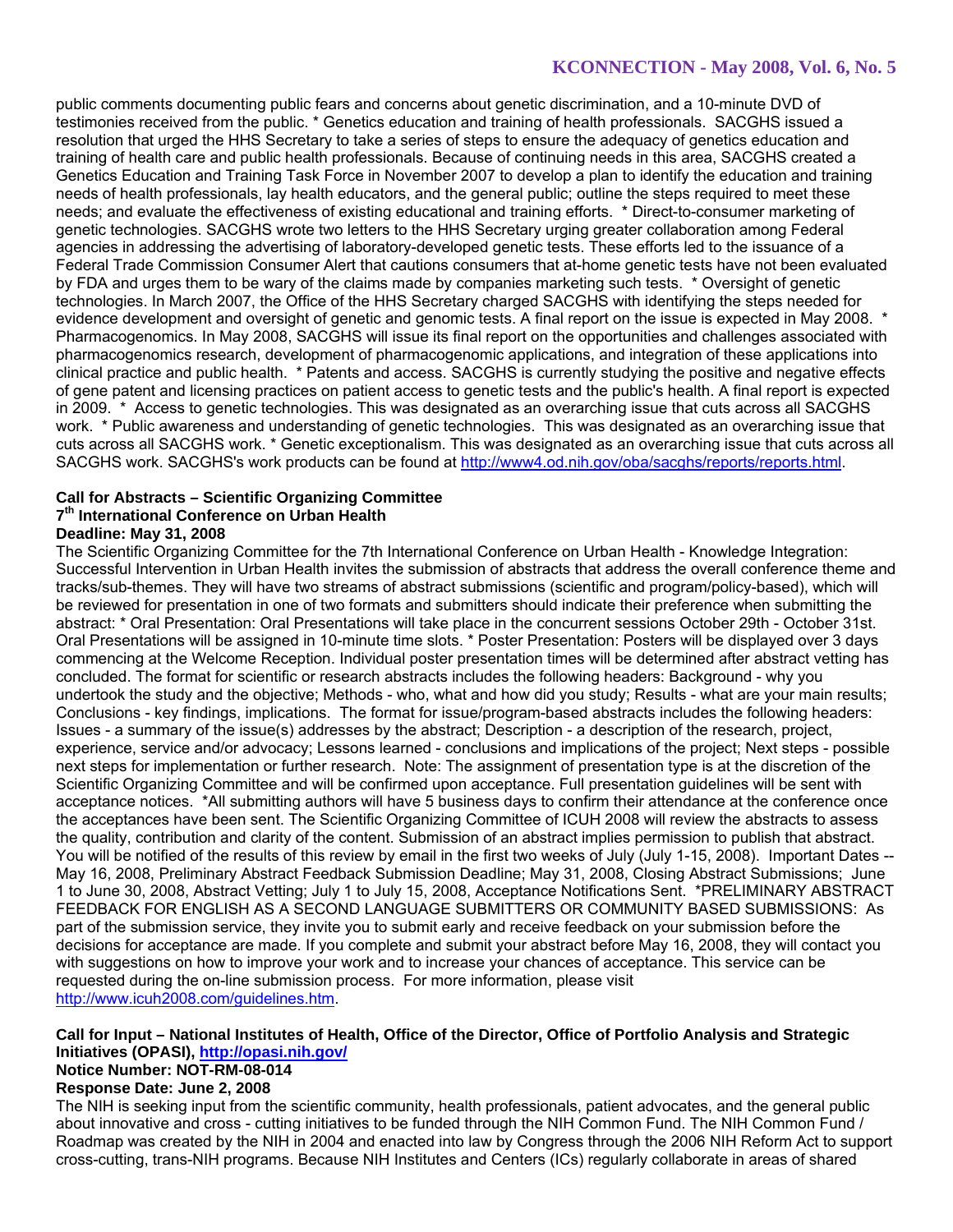interest, the IC Directors and the NIH Leadership developed specific criteria for Common Fund / Roadmap programs. Primary among these criteria is that Common Fund programs are expected to have exceptionally high impact and to transform the way research is conducted. All Common Fund / Roadmap programs are relevant to multiple diseases. They address common challenges that are faced by investigators working in multiple disease areas. The Common Fund / Roadmap supports programs that address fundamental knowledge gaps, develop transformative tools and technologies, and/or foster innovative approaches to complex problems. These programs are supported for a limited duration of 5-10 years. Long-term support is not consistent with the intent of the Common Fund / Roadmap. A limited duration keeps the fund nimble and able to respond to new opportunities and emerging challenges. It also allows the NIH to regularly test new ways of fostering innovative science. Common Fund / Roadmap programs use these 5-10 years of support to develop tools and technologies and establish new scientific paradigms which can then be adopted by the community through IC-funded awards. Collecting these ideas is an initial step in the process of identifying a new cohort of Common Fund / Roadmap programs for Fiscal Year 2011. This RFI provides an opportunity for respondents to submit their own ideas. The NIH expects to spend \$30 - 50 million per year from within the currently projected Roadmap budget for new 5 year initiatives. BACKGROUND: The National Institutes of Health (NIH) is the world leader in funding of biomedical research. It consists of 27 Institutes and Centers (ICs) and the Office of the Director which includes four scientific programmatic offices that coordinate research across the NIH in specific areas (AIDS, Women's Health, Disease Prevention, and Behavioral/Social Sciences, and a fifth program office which coordinates programs in a revolving set of scientific areas via the Common Fund -- OPASI). The ICs and Offices differ in their mandated health missions and the areas of scientific research that they support, but certain types of research and research infrastructure span many of their missions. The NIH Common Fund / Roadmap is now in its fifth year of implementation. Three types of programs have been funded: Cross - cutting, critical infrastructure, resources, tools, methodologies, and training programs to enable basic, translational, and/or clinical research. Fundamental research that addresses knowledge gaps which, when filled, will create new paradigms in our understanding of a broad spectrum of human biology, behavior, or disease. Initiatives designed to transform biomedical and behavioral research culture, including programs that encourage team approaches to complex problems as well as policy initiatives that have changed NIH practices. (For descriptive information on the Roadmap initiatives go to: http://nihroadmap.nih.gov/initiatives.asp and for Roadmap funded research please visit: http://nihroadmap.nih.gov/grants/fundedresearch.asp ) REQUEST FOR INFORMATION: This RFI invites ideas from the scientific community, health professionals, patient advocates, and the general public on ways to: address specific barriers to basic, translational, or clinical research through development of novel tools, technologies, services, etc.; fill specific knowledge gaps that impede research across a broad spectrum of health science. We invite you to submit individual ideas. All ideas should meet the following criteria for new trans-NIH strategic initiatives: Is the proposed initiative truly transforming could it dramatically affect how biomedical and/or behavioral research is conducted over the next decade? Will the outcomes from the proposed initiatives synergistically promote and advance the individual missions of the Institutes and Centers to benefit health? Does the proposed initiative require participation from NIH as a whole and/or does it address an area (s) of science that does not clearly fall within the mission of any one IC or OD program office? Is the proposed initiative something that no other entity is likely or able to do, and is there a public health benefit to having the results of the research in the public domain? In addition to these general criteria, selection of initiatives will be based on whether the goals of the proposed programs can be achieved within a 5-10 year time frame. The selection will also take into consideration current research funding, with the intent of stimulating research in new or fledgling research areas that also meet all of the criteria stated above. The ideas should not be disease specific but should instead be relevant to multiple diseases. Ideas should not address problems or opportunities that fall under the purview of one NIH Institute or Center. INFORMATION REQUESTED: Persons, groups, and organizations interested in submitting ideas are invited to submit ideas in which a health research problem is identified along with a proposal to resolve it. Your response should address the following elements: Provide a Short Project Title; Problem/Opportunity: What are the specific barriers to basic, translational, or clinical research that need to be addressed, or what is the specific knowledge gap that needs to be addressed? How would addressing these challenges transform the way research is conducted on human health and disease (Response should be approximately 300 words)?; RESPONSES: Responses will be accepted through Friday, June 2, 2008. Responses to any individual elements of the RFI are optional. Please limit your response to 1 page. We look forward to your suggestions and comments, and hope you will share this RFI with your colleagues. This RFI shall not be construed as a solicitation for applications or as an obligation on the part of the government. The government will not pay for the preparation of any information submitted. Responders should be aware that the information provided will be analyzed and may be used to develop future funding opportunity announcements. The government cannot guarantee the confidentiality of the information provided. To submit a response, please e-mail roadmap\_ideas@nih.gov. PROPOSED IMPLEMENTATION PLAN: All ideas submitted will be reviewed to ensure they meet the criteria for Roadmap trans-NIH strategic initiatives outlined above and will be examined in light of existing or planned research. They will then be distributed to the Program Staff of all NIH ICs who will use these ideas to begin crafting proposals for future Roadmap programs. The concepts being proposed will be cleared by the Council of Councils at their Fall 2008 meeting. Those proposals will then be reviewed and prioritized by NIH IC Directors and the NIH Director in February 2009 for a new cohort of initiatives to begin in Fiscal Year 2011.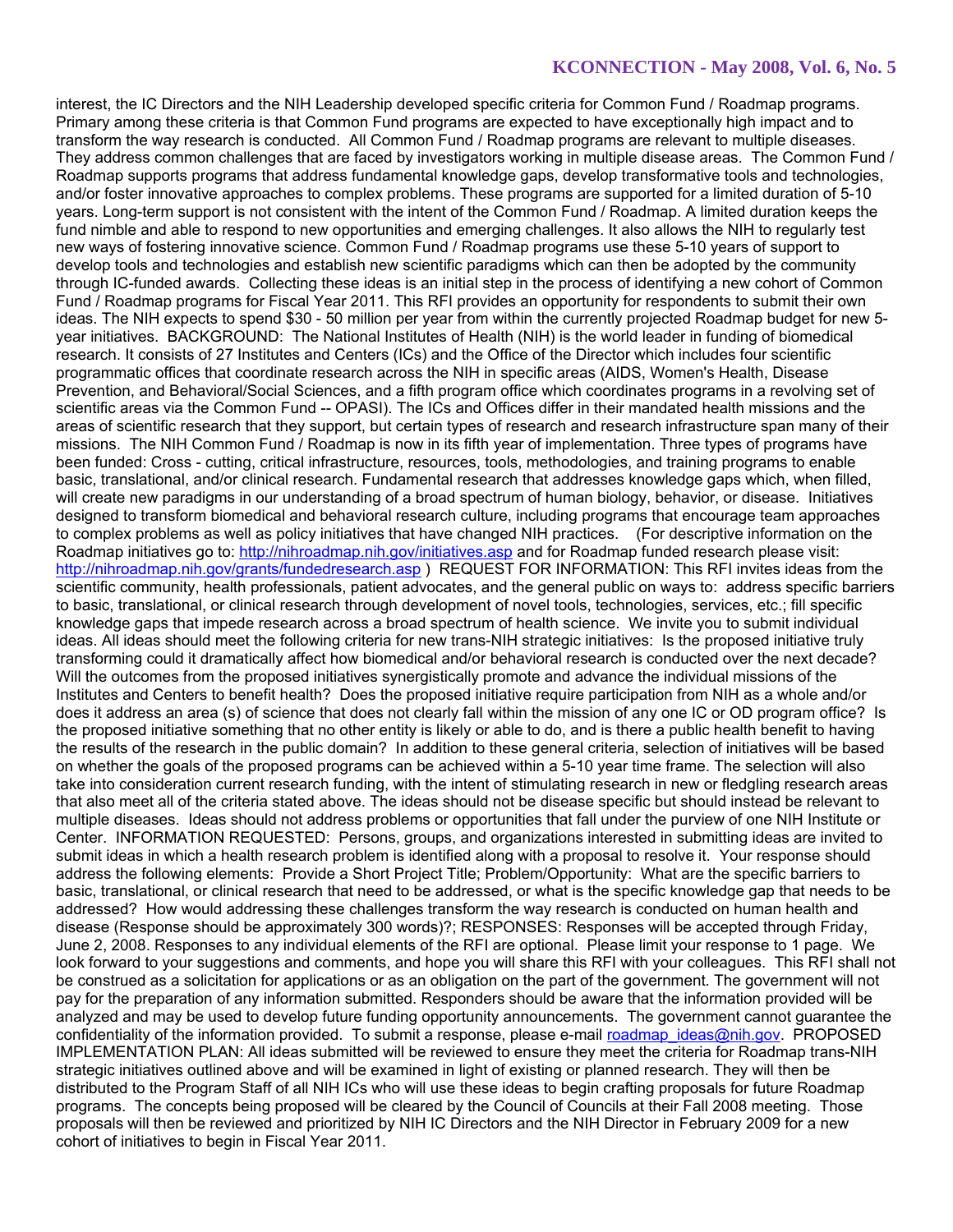#### **Call for Papers --** *Epidemiologic Reviews* **Theme Issue - 2009 Epidemiologic Approaches to Health Disparities Deadline: September 15, 2008**

Epidemiologic Reviews, a sister publication of the American Journal of Epidemiology, is devoted to publishing comprehensive and critical reviews on specific themes once a year. The 2009 issue, to be published in the summer of 2009, will address the topic of health disparities. Submission of manuscripts is now solicited on topics such as: Racial/ethnic factors; Socioeconomic factors; Geographic factors; International variations; Differences in access to medical services; Differences in insurance coverage; Differences in the rates of medical procedures; Differences in the quality of medical care; Intervention approaches to eliminating disparities. Please note that papers on other aspects of health disparities are welcome. Manuscripts can be up to 6,000 words exclusive of the abstract, tables, figures, and references. Give explicit details of the method of literature search and use systematic reviews or meta-analysis when appropriate. Submit a complete, unified document as an email attachment to Harriett Telljohann, htelljoh@jhsph.edu) during the week of September 15, 2008. http://www.epirev.oxfordjournals.org.

# **Call for Papers –** *Family and Community Health*

*Family and Community Health,* a journal which features creative, multidisciplinary perspectives and approaches for effective public and community health programs is seeking papers on "innovations in family and community health." Of particular interest are articles which describe a social-ecological perspective. Interested authors should email their manuscripts to Dr. Bettina Beech bettina.beech@vanderbilt.edu.

**‹ back to top ›**

# **CAREER DEVELOPMENT**

#### **American Public Health Association (APHA) Public Health Fellowship in Government Deadline: May 30, 2008**

The fellowship offers public health professionals the opportunity to spend one year working in Washington, D.C., on legislative, regulatory and policy issues that would benefit from the input of a public health professional. The fellow will have the option of serving in the office of a member of Congress or a congressional committee. There is a critical need for public health professionals to engage in the federal policy process. The fellow will have the opportunity to see firsthand how public policy impacts public health and to offer their public health expertise to policy-makers. This hands-on experience will be invaluable to the field of public health, policy-makers and the public health fellow. The fellowship will begin in January 2009 and continue through December 2009. The fellowship is designed to provide a unique public policy learning experience, to demonstrate the value of science-government interaction, and to make practical contributions to enhancing public health science and practical knowledge in government. All APHA members with a master's or doctorate in a public health field and at least five years of experience in a public health setting are eligible to apply. A committee of APHA leaders and policy experts will review the applications and select the finalists. The application is due to APHA by MAY 30, 2008. For additional information, including the application form, please go to www.apha.org/advocacy/fellowship/.

# **Australian Government Department of Health and Ageing and The Commonwealth Fund 2009-10 Packer Policy Fellowship**

# **Deadline: August 15, 2008**

On behalf of the Australian Government Department of Health and Ageing, The Commonwealth Fund is pleased to announce the 2009-10 Packer Policy Fellowship, an Australian-American health policy fellowship program. The Packer Policy Fellowships offer a unique opportunity for outstanding, mid-career U.S. professionals--academics, physicians, decision makers in managed care and other private health care organizations, federal and state health officials, and journalists--to spend up to 10 months in Australia conducting research and working with leading Australian health policy experts on issues relevant to both countries. In addition to undertaking original policy research, fellows will participate in seminars and policy briefings, which include meetings with senior officials at the commonwealth and state levels, ministerial officers, service providers, academics, and other stakeholders in the public and private sectors. At the end of their tenure, fellows produce a report and present project findings to senior government officials and policy experts at a final reporting seminar. Interested candidates must submit a formal application, including a project proposal that falls within an area of mutual policy interest to Australia and the United States, such as: health care quality and safety, the private/public mix of insurance and providers, the fiscal sustainability of health systems, management of health care delivery, the health care workforce, and investment in preventive care strategies. U.S. Citizenship is a requirement for eligibility. The deadline for receipt of applications for the 2009-10 fellowships is August 15, 2008. For further information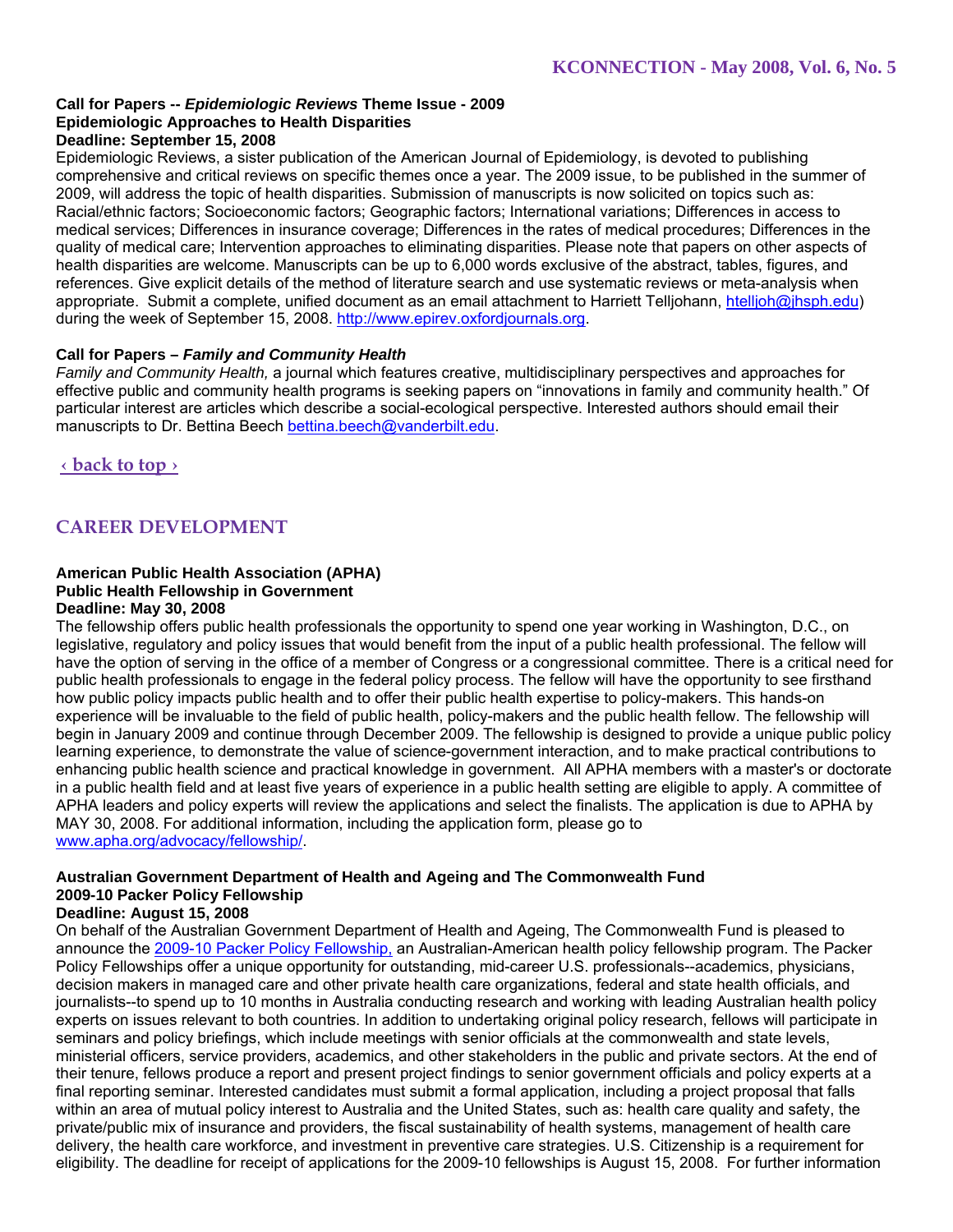on the 2008-09 Packer Policy Fellowships and to obtain an application, please see http://www.commonwealthfund.org/fellowships/. For questions, contact Robin Osborn, The Commonwealth Fund, by phone, 212-606-3809, or e-mail: ro@cmwf.org.

# **Boston University School of Public Health**

## **Faculty Position in Social and Behavioral Sciences**

The Department of Social and Behavioral Sciences invites applications at the Assistant or Associate Professor level to its faculty. The mission of the department stresses the study of social, cultural, environmental and behavioral factors, with particular focus on intervention strategies that influence the health of individuals and populations. Candidates must have a Ph.D. or other advanced degree in a discipline/interdisciplinary field related to the social sciences, an active research agenda, and record of independent funding activities or pursuits. This faculty member will contribute to teaching and training activities for the departmental MPH program and doctoral program, and will contribute to future development of other research, training, and mentoring programs. Specialty areas could include a scholarly focus on 1) health disparities and/or 2) health communication and intervention. Other specialties will be considered. We are committed to increasing the diversity of our faculty. Therefore, applicants from underrepresented demographic groups are encouraged to apply. Screening of applications will begin immediately and will continue until the position has been filled. Applicants should send a curriculum vitae, the names and contact information for three references, and a statement addressing current and future research interests and teaching experiences to Chair, Faculty Search Committee, Department of Social and Behavioral Sciences, Boston University School of Public Health, 715 Albany Street, Crosstown Center 3rd Floor, Boston, MA 02118.

# **National Heart, Lung, Blood Institute, NIH**

### **Several Medical Officer Positions Available**

Medical Officer in the Division of Prevention and Population Sciences, NHLBI - two positions available Duties: Advise and participate in the initiation, development, management, and evaluation of research projects, including multi-center clinical trials and observational studies of cardiovascular disease epidemiology and prevention, including genetic epidemiology, behavioral/lifestyle factors, health services/outcomes research, and women's health. Participate in policy formulation, scientific direction, and funding. Develop and maintain liaisons with relevant national and international professional societies and scientists. Work with a dedicated team to advance science and improve public health. **(1) Medical Officer, Women's Health Initiative Branch, Bethesda, MD** 

**Medical Officer HHS/NIH-2008-1656** 

**<http://jobsearch.usajobs.gov/getjob.asp?JobID=70111187>** 

Salary: \$82,961 - \$127,442 GS-0602-13/14 **(2) Medical Officer, Women's Health Initiative Branch, Bethesda, MD Medical Officer HHS/NIH-2008-1778 <http://jobsearch.usajobs.gov/getjob.asp?JobID=70111256>**  Salary: \$115,317 - \$149,000 GS-0602-15/15 **(3) Medical Officer, Division of Prevention and Population Sciences, Bethesda, MD Medical Officer HHS/NIH-2008-1713 <http://jobsearch.usajobs.gov/getjob.asp?JobID=70111277>**  Salary: \$82,961 - \$127,442 GS-0602-13/14 **(4) Medical Officer, Division of Prevention and Population Sciences, Bethesda, MD Medical Officer HHS/NIH-2008-1779 <http://jobsearch.usajobs.gov/getjob.asp?JobID=70111314>** Salary: \$115,317 - \$149,000

GS-0602-15/15

The Division of Prevention and Population Sciences, NHLBI is going through an exciting period of expansion. The Division supports, conducts, and initiates population-, community-, and clinic-based research on the causes, prevention, and clinical care of cardiovascular diseases. Research includes a broad array of population-based epidemiologic studies; clinical trials of interventions to prevent disease; studies of genetic, behavioral, socio-cultural, and environmental influences on disease risk and outcomes; and studies of the application of prevention and treatment strategies to determine how best to improve the quality of clinical care and public health. Examples of programs we support include the Framingham Heart Study, the Hispanic Community Health Study, the Women's Health Initiative, the Action to Control Cardiovascular Risk in Diabetes (ACCORD) trial, and the HMO-based nationwide Cardiovascular Research Network (CVRN). Among our research growth areas are physical activity, behavior-oriented clinical trials, health services research, and vascular risk prevention beginning in childhood.

**New York Medical College, School of Public Health, Department of Health Policy and Management,**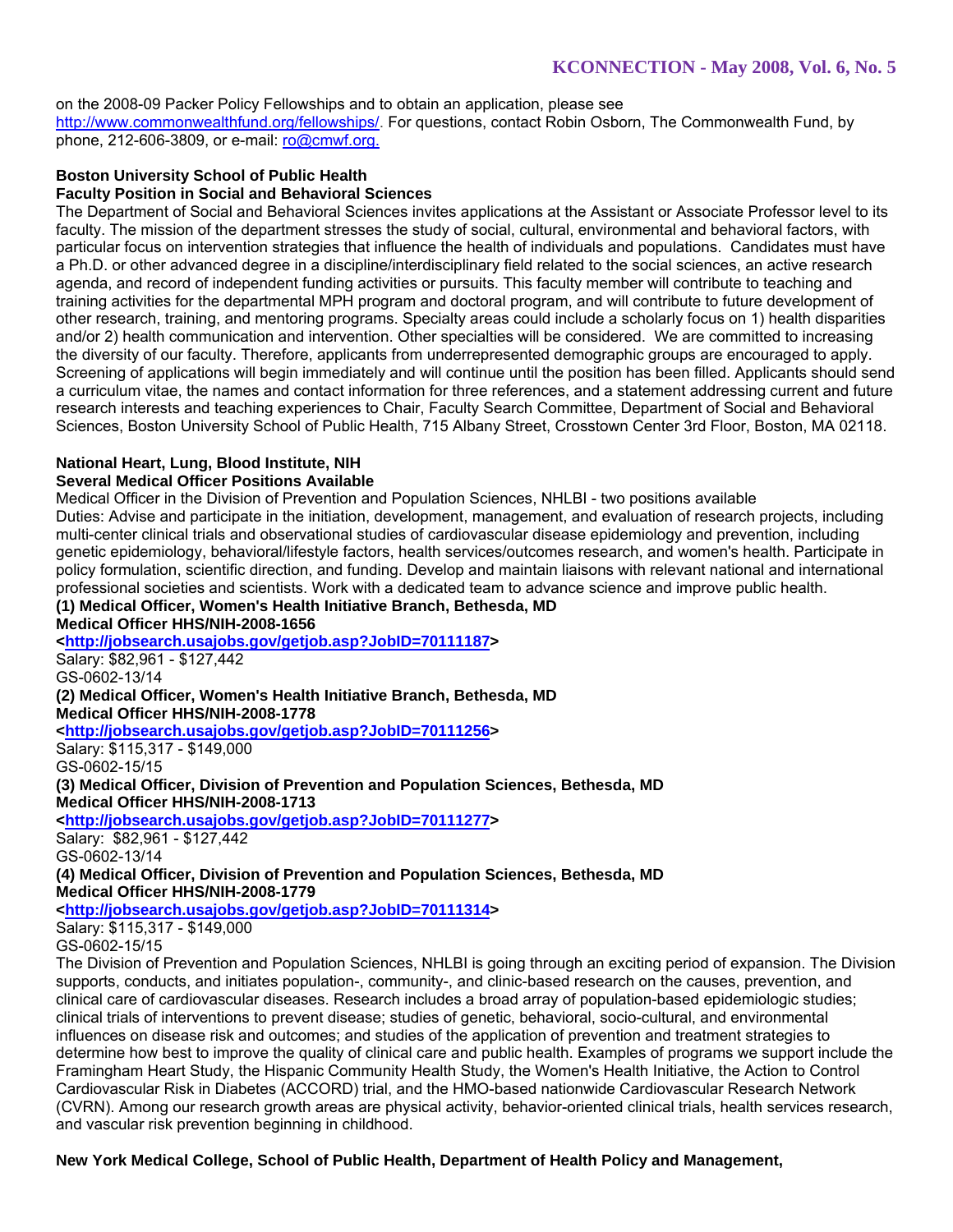#### **Valhalla, NY Assistant or Associate Professor**

The Department of Health Policy and Management invites applications at the Assistant or Associate Professor level to join the faculty of its new doctoral program. The main focus of the program is to enhance our understanding of the socioeconomic determinants of health. The program also emphasizes the dynamic changes currently underway in the financing, organization and access to health care services, their relationship to health and economic policies and their potential impact on improving population health. Candidates must have a PhD or other advanced degree in a discipline/interdisciplinary field related to the social sciences, an active research agenda, and a record or potential for independent research funding. This faculty member will contribute to teaching and training activities mainly in the doctoral program but will also participate in the departmental MPH program. The successful candidate must have a scholarly focus on health policy/health services research. We are committed to increasing the diversity of our faculty. Applicants from underrepresented demographic groups are encouraged to apply. Applicants should send curriculum vitae, the names and contact information for three references, and a statement addressing current and future research interests and teaching experience to: Peter S. Arno, PhD, Director, Doctoral Program, Department of Health Policy and Management, School of Public Health, New York Medical College, Valhalla,NY 10595. Tel: 914-595-4855; Email: Peter\_Arno@nymc.edu

# **Public Health - Seattle & King County (PHSKC)**

#### **Social Research Scientist, Assessment, Policy Development and Evaluation Unit**

The Assessment, Policy Development and Evaluation (APDE) unit is a nationally recognized leader in community health assessment. APDE'S primary role is to provide health assessment data and analysis to inform planning, policies, and actions, and develop innovative interventions that improve the health of King County residents. Analysis and elimination of health disparities is central to our work. In partnership with community organizations and agency staff, we use and develop state-of-the-art techniques for the collection and analysis of data, and the development and assessment of effective population-based interventions. DUTIES: Duties Design and oversee data collection, data analysis, and interpretation of findings; develop data collection tools and protocols; and design data management systems. Develop and oversee data collection methods which may include: ethnographic interviews, focus groups, key informant interviews, community group interviews, audiotape or videotape recordings, telephone and mail surveys, or other qualitative and quantitative methods. Develop new measures and evaluate existing measures as indicators of social, physical and environmental determinants of community health; synthesize literature and data for development of policy options to influence determinants of health and health equity. Manage ongoing projects in an environment of changing priorities with time and budget constraints; guide project scope of work; lead and coordinate research efforts with departmental staff and investigators in other agencies; and ensure compliance with human subjects' protocols for research projects. Provide training and technical supervision of assigned staff and community partners involved in data collection, management, and analysis. Provide technical assistance and consultation to colleagues and community partners on the use of qualitative and mixed research methods for evaluation, community assessments, and program development and implementation. Plan and participate in dissemination of findings; prepare reports, presentations, and scientific papers; and participate in conferences, meetings and seminars. Communicate with and make presentations to public health professionals, health care providers, community organizations, and the public on findings and proposed activities. Identify potential funding sources and prepare major grant proposals, alone or in collaboration with other researchers and agencies. Plan and prepare report content and style suitable for a wide variety of audiences, ranging from members of the general public to community advocates, elected officials, and research scientists. Consult with health planners and public health officials to assist in policy development, planning for community needs, and the development of interventions based on research findings. DESIRED QUALIFICATIONS The most competitive candidates will have a PhD in social or health science (e.g. medical anthropology, public health epidemiology, medical sociology, or social work) or a closely related public health field with 3 - 4 years experience leading a major qualitative project involving others in the collection and analysis of data. The job application can be found in the Public Health category at: http://agency.governmentjobs.com/kinghealth/default.cfm. Samples of APDE reports can be found at:

http://www.metrokc.gov/health/reports.

# **The Robert Wood Johnson Foundation**

# **Senior Program Officer,** *Vulnerable Populations Portfolio, Health Group*

**Deadline: May 30, 2008**

The Robert Wood Johnson Foundation located in Princeton, NJ, is the nation's largest philanthropy devoted exclusively to health and health care. For more than 35 years the Foundation has brought its experience, commitment and a rigorous, balanced approach to the problems that affect the health and health care of all Americans. We work with a dedicated group of diverse individuals and organizations to support programs that have measurable impact and create meaningful and timely change. The Foundation is seeking a senior program officer to work with the Vulnerable Populations Portfolio. This team—which oversees some of the Foundation's most exciting and inspiring work--seeks new ideas and partners from outside the health sector to affect immediate and lasting improvements in the health of our society's most vulnerable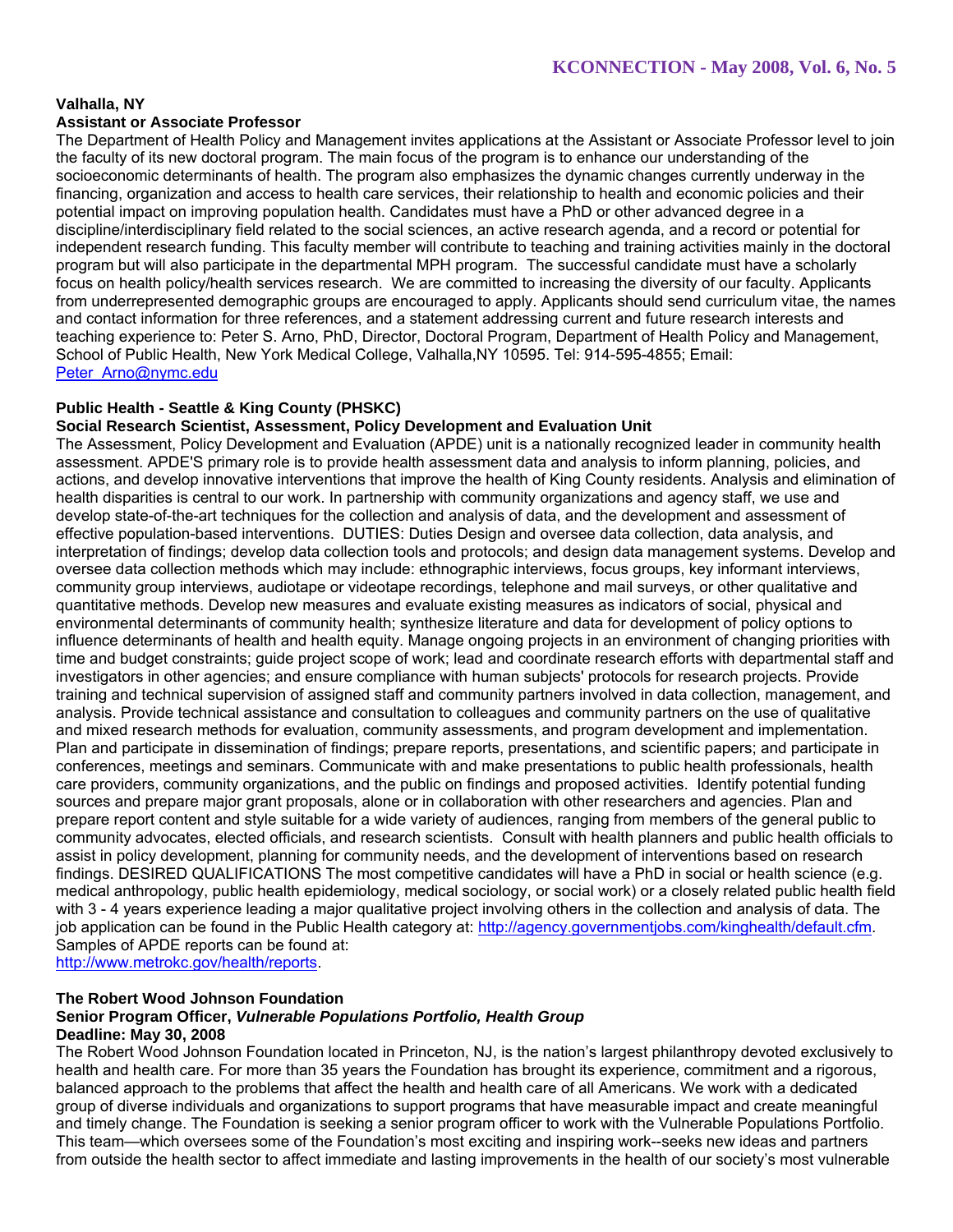people. This Portfolio addresses how complex social factors—poverty, education, and housing—affect people's health, and develops solutions within that context. This approach allows us to address long-standing problems using unconventional approaches that start at the individual and community level, but have potential for national impact. More information about the Portfolio may be found at http://www.rwjf.org/programareas/programarea.jsp?pid=1144. The senior program officer should be a creative thinker who understands how philanthropic investments can be used strategically to change systems of care in ways that will improve outcomes for vulnerable populations. They should provide organizational leadership in designing new initiatives, evaluating proposals, monitoring programs and grants, learning from program investments and activities, and creating impact. This senior program officer will report to the Vulnerable Populations team leader regarding team goals and initiatives and to the senior vice president, health group for overall Foundation and non-team work. Examples of the types of programming found in the Vulnerable Populations portfolio includes, but are not limited to: • The development and promotion of supportive housing as a solution for addressing chronic homelessness and now potentially as an alternative to jail for seriously mentally ill individuals. • The incubation and growth of the Green House model of nursing care as a community based care alternative to the traditional institutional nursing home. • The piloting and now multi-site testing of a model for early diagnosis and treatment of schizophrenia in adolescents as a promising approach to better manage and even prevent the disease. • The replication and national expansion of a school-based model to promote play as a critical element for healthy child development. As with staff at all levels of the Robert Wood Johnson Foundation, senior program officers are expected to demonstrate a passionate commitment to the Foundation's mission of improving health and health care for all Americans and to the guiding principles that undergird that mission. ESSENTIAL DUTIES: • Contribute to the design and implementation of new Group initiatives. Serve as a partner with other Group members to the team leader and the senior vice president in identifying the strategic objectives and program direction. • Work with other program professionals, administrative staff, the senior vice president, grantees, consultants, evaluators and other funders to plan, develop and respond to requests for funding. Screen and assess prospective project proposals, work with applicants to refine plans and project budgets, draft preliminary summaries of the project and develop recommendations for program management teams, program staff, Foundation management and Board approval. • Attend meetings, conduct site visits, and review grantee submissions as part of overall responsibility for developing and managing existing grants and programs. Prepare oral and written summaries of grant activities. • Monitor, track, learn from, and report on team initiatives and programs. • Respond to public inquiries about program directions and the application process. Represent the Foundation publicly regarding program funding and grant making results. • Participate in conferences, seminars and other professional development activities to maintain and enhance expertise and professional status.• Contribute to and participate in the internal committees of the Foundation and carry out other responsibilities assigned by the Vulnerable Populations team leader and executive staff. Participate in Foundation-wide projects related to interest and program areas. • Performs other projects and responsibilities, as assigned. EXPERIENCE AND QUALIFICATIONS: • Completion of an advanced degree (e.g. MA, MPH, PhD JD, MSW) and extensive experience of at least seven (7) to 10 years plus proven leadership and recognized in the field for specific area of knowledge in one or more of the Foundation's interest areas. • Knowledge of the US health system and/or philanthropy is desirable. • Experience showing an ability to manage programs as well as positions including increasing responsibility. • Personally motivated to support the Foundation's mission and goals; creative, flexible; able to work both independently and in teams to think imaginatively about opportunities; to respond to novel and innovative approaches to addressing an issue; to inspire others to work towards achieving team goals.  $\cdot$ Excellent interpersonal skills; collegial, energetic, able to develop productive relationships with colleagues, grantees, consultants, external funders, and others who contribute to program development and management. • Strong written and verbal communication skills are essential to success in this position; able to synthesize material and focus quickly on the essence of an issue; to identify major opportunities in a specific area; to see the big picture. • Experience handling multiple priorities effectively; must be adept at organizing time efficiently; high tolerance for ambiguity; ability to understand and work effectively in the Foundation's organizational structure. • Demonstrated maturity and seasoned judgment. Ability to make decisions, justifies recommendations, and is responsive and clear with proposal applicants. • Ability to travel—including for site visits and representing the Foundation at outside meetings. CONTACT: We offer competitive salaries and excellent benefits. To apply, please mail, fax, or e-mail your cover letter, resume, and salary expectations to: Mail: Human Resources Center, Robert Wood Johnson Foundation, P.O. Box 2316, Princeton, NJ 08543-2316, Fax: (609) 514-5455, E-mail: *ResumeHG@rwjf.org.* APPLICATION DEADLINE: Friday, May 30, 2008. Visit our web site at www.rwjf.org/employment for more details on this and other opportunities.

# **University of California, Los Angeles School of Public Health**

# **Research Position – California Quality of Life II Study**

JOB DESCRIPTION: This follow back study will examine patterns of utilization of mental health and substance abuse service utilization in a population based sample of Californians varying in sexual orientation, with a large heterosexual matched population which will have a substantial African American oversample. The person serving in the position is expected to generate publications using the California Quality of Life Survey combined with other contextual datasets. The position has the possibility for renewal for a second year. QUALIFICATIONS: Applicant should have a strong background in the analyses of secondary survey research data using weighting and telephone survey methodology. Applicants must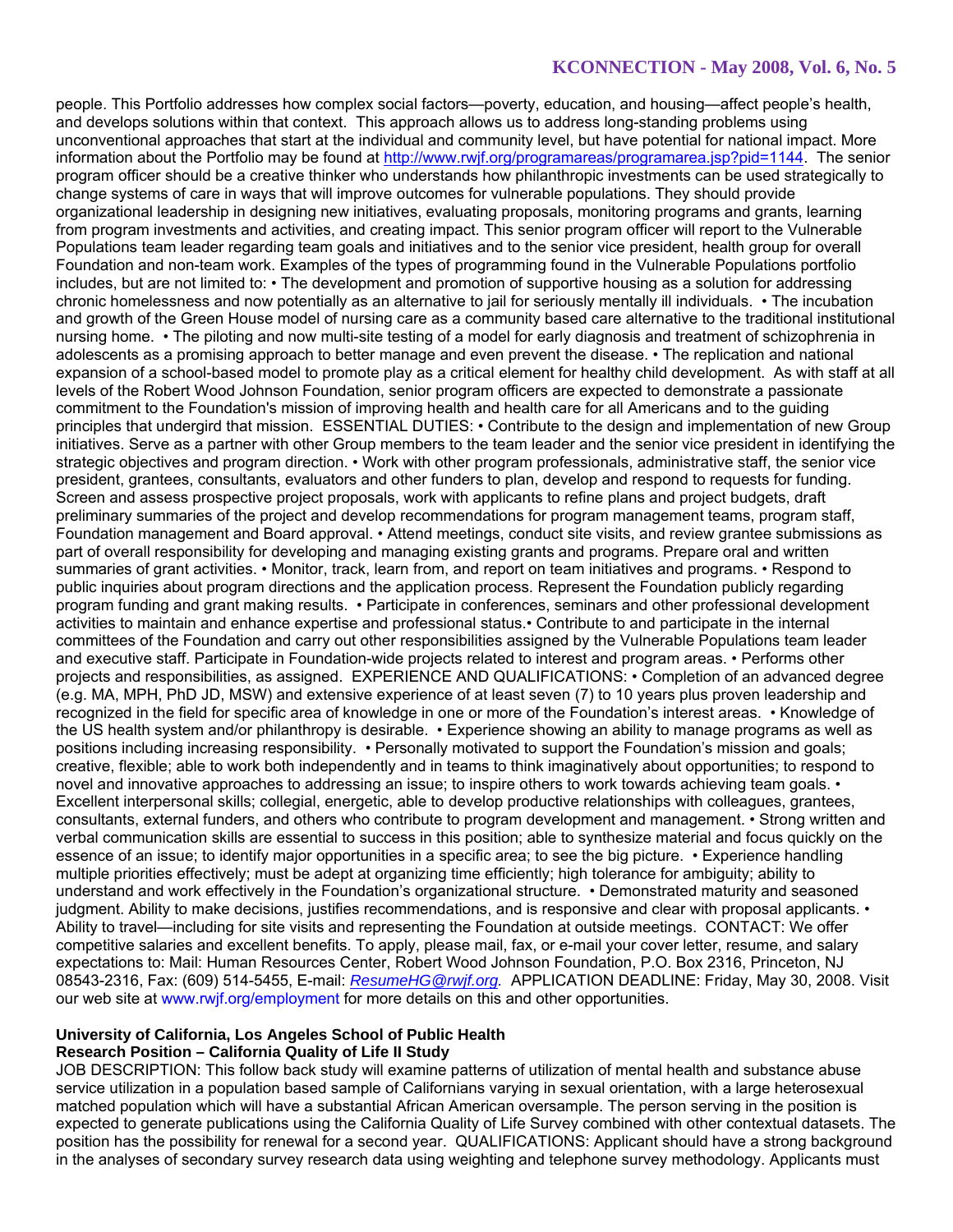have a completed doctorate in a relevant field and previous publications. Candidates for this position should also have strong data analytic skills. Population expertise with sexual minorities (lesbian/gay) or racial/ethnic minorities (African Americans or Latinos) and content expertise in major psychiatric or substance use disorders, co-morbidity, and health services utilization is needed. Data management and analytic experience with SAS, STATA, SUDAAN, or advanced complex survey software essential. The applicant is expected to generate publications in the area of mental health and/or substance abuse. Will work in a team environment with several other investigators, undergraduates and graduate research assistants. (Collaborators on this study include Vickie Mays, Ph.D., MSPH, Christine Grella, Ph.D., Maggie Alegria, Ph.D., Ronald Anderson, Ph.D.). This is a full time position that can start July 1st or late September. INTERESTED CANDIDATES SHOULD SEND CV, A LETTER DESCRIBING SPECIFIC SKILLS AND RESEARCH INTERESTS, REPRINTS AND THE NAMES OF THREE POSSIBLE REFERENCES TO: Professor Susan Cochran, Ph.D., MS, cochran@ucla.edu or UCLA School of Public Health, Box 951772 Los Angeles, CA 90095-1772.

### **University of Texas Health Science Center at San Antonio, Department of Epidemiology and Biostatistics' Institute for Health Promotion Research**

#### **Assistant or Associate Professor (Tenure-track)**

DESCRIPTION: The University of Texas Health Science Center at San Antonio seeks a tenure-track assistant or associate professor within the Department of Epidemiology and Biostatistics' Institute for Health Promotion Research. The successful candidate will conduct research, obtain extramural support, mentor students and fellows, publish in peerreviewed journals, and contribute service to the university and community. Teaching is optional. Special populations of interest include Latinos, and communities that are underserved or challenged educationally or economically. QUALIFICATIONS: 1) a doctoral degree in public health, or in the social sciences, communication or behavioral sciences; 2) demonstrated success in obtaining extramural funding; 3) peer-reviewed publications; 4) U.S. citizenship or permanent residency; 5) fluency in English and Spanish; and 6) ability to work in a multi-cultural environment. Preference will be given to candidates with expertise in any of the following: community-based, behavioral interventions for the prevention and control of chronic diseases (cancer, heart disease, diabetes, obesity); health communication; policy research that targets population behavior; applied research; and health disparities. RESEARCH ENVIRONMENT: The scholar will be located in Edinburg, Texas on the campus of The University of Texas Pan American at the recently-built Regional Academic Health Center. Opportunities to collaborate abound, with major universities, regional Schools of Public Health in Brownsville and San Antonio, and numerous community and clinical partners. The fast-growing Lower Rio Grande Valley is home to 1.1 million people, drawn to the border with Mexico for its abundant sunshine, proximity to the Gulf Coast, year-round golf, family-oriented culture, and affordable cost of living. COMPENSATION: Salary and rank will be commensurate with experience. The full-time position, which comes with a start-up package, includes 3 years of salary support plus research funds, and excellent fringe benefits. Following the third year of appointment, the faculty member must have 70% extramural support. ABOUT US: The Institute for Health Promotion Research, created in 2006, has a team of 15 faculty and staff. For details, visit these websites: http://ihpr.uthscsa.edu and http://*redesenaccion.org.*  Department information-- http://deb.uthscsa.edu/. University information-- http://www.uthscsa.edu/. APPLICATION PROCESS: Applicants should send the following: 1) a letter describing areas of expertise, research interests, and career goals, 2) a current curriculum vita, and 3) 3 letters of professional reference with contact information (including email addresses) to: Amelie G. Ramirez, DrPH, Institute for Health Promotion Research, 8207 Callaghan Road, Suite 353, San Antonio, TX 78230, PH 210-562-6500, Fax 210-348-0554, Email: ramirezag@uthscsa.edu. Applications will be accepted until the positions are filled. All faculty appointments are designated as security sensitive positions.

#### **Yale School of Public Health, Office of Community Health Associate Professor/Professor & Director**

The successful candidate will be expected to develop and implement a strategic plan for public health practice education, to enhance existing and develop new public health practice courses, and to help strengthen and expand Continuing Education activities for public health professionals. In addition, s/he will be expected to maintain an independent, extramurally-funded public health practice research program. The candidate should have proven experience working with diverse communities and community-based agencies. The Office of Community Health will lead public health practice research, education, and service activities by fostering ongoing partnerships with local, state, national, and international external public health agencies and non-governmental organizations. The Office will supervise student public health practice experiences, including oversight and quality assurance for these experiences. Salary and rank will be commensurate with experience. Review of applications will begin April 10, 2008 until a successful candidate has been identified. Applicants should submit a curriculum vitae, statement of professional goals, including research and teaching interests, and reprints of published work to: Chair, Community Health Search Committee Yale School of Public Health, Attn: Dana Greene

60 College street, Rm 430, P.O. Box 208034, New Haven, CT 06520-8034.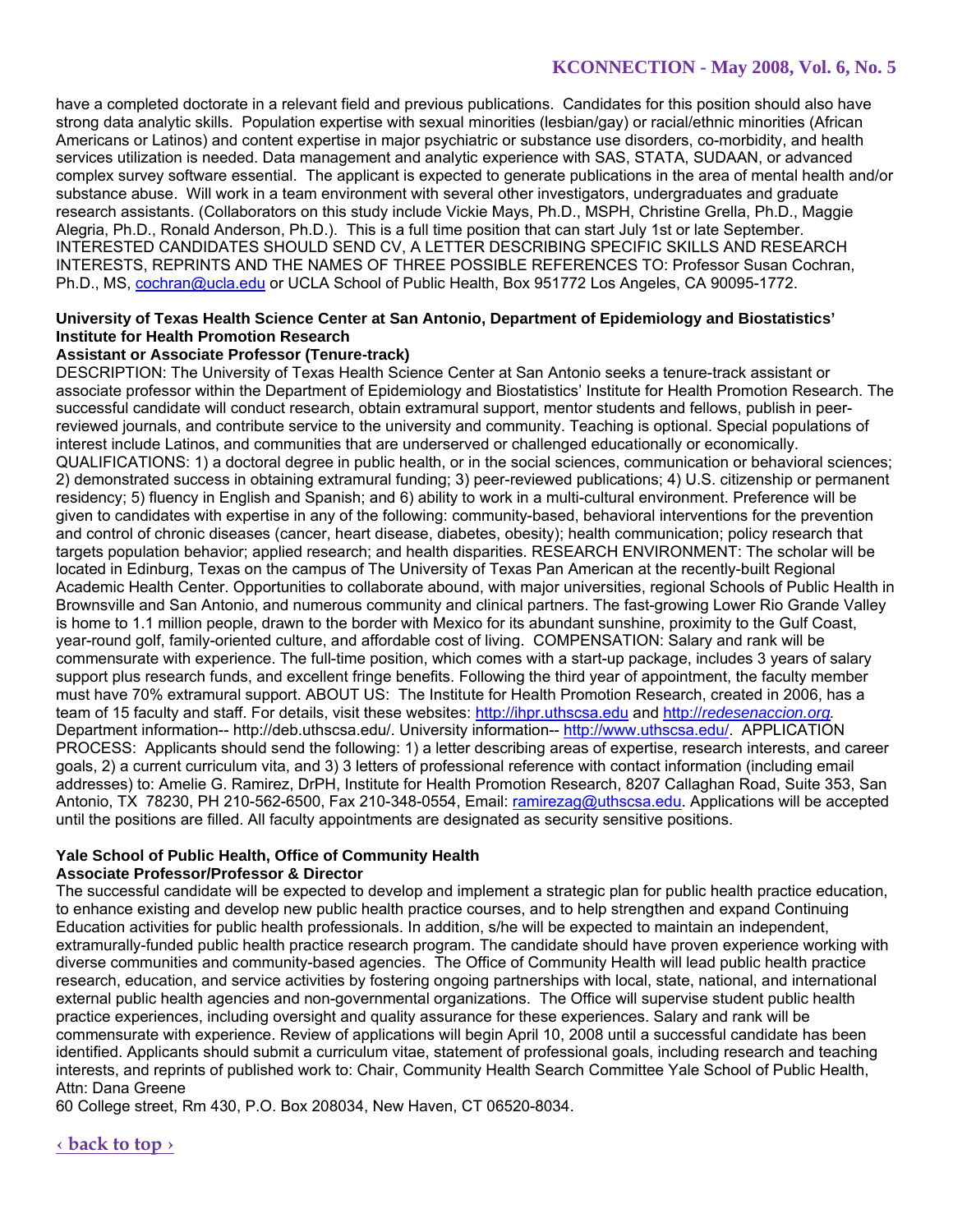# **CONFERENCES AND EVENTS**

**14th Annual Summer Public Health Research Videoconference on Minority Health** 

**Men's Health Disparities: Implications for Research and Intervention** 

**Webcast, C-band satellite, and Tate-Turner-Kuralt building auditorium and www.minority.unc.edu**

**Please join us for the 14th Annual Summer Public Health Research Videoconference on Minority Health. Tuesday, June 3, 2:00-4:00pm EDT** 

Claudia R. Baquet, MD,MPH, Professor, Departments of Medicine, Epidemiology and Preventive Medicine, University of Maryland School of Medicine; Associate Dean for Policy and Planning; Director, Center for Health Disparities; Spero M. Manson, PhD, Professor, Department of Psychiatry, University of Colorado at Denver and Health Sciences Center; Director, National Center for American Indian and Alaska Native Mental Health Research; Abel Valenzuela, Jr, PhD, Professor, Department of Urban Planning and the Cesar E. Chavez Department for Chicana/o Studies, University of California, Los Angeles; Director, Center for the Study of Urban Poverty; Frank Y. Wong, PhD, Associate Professor, Department of International Health, School of Nursing and Health Studies, Georgetown University. Moderator: Stephanie L. Crayton, Media Relations Manager, UNC Health Care. This interactive session will be broadcast in front of a live audience in the Tate-Turner-Kuralt auditorium at the UNC School of Social Work and can be viewed over c-band satellite and the Internet (webcast). Questions will be taken from Remote participants by email and toll-free telephone. WHEN: 2:00pm-4:00pm EDT Monday, June 3, 2008 (in order to avoid distractions during the broadcast, participants for the studio audience should arrive at TTK auditorium by 1:30pm and be seated by 1:45pm). For more information: www.minority.unc.edu/institute/2008/. To register a satellite downlink site:

www.minority.unc.edu/institute/2008/satellite/ (express registration for organizations that have registered for a previous broadcast is not yet available). To register for the Internet broadcast:

www.minority.unc.edu/institute/2008/webcast/. To register to participate at the TTK auditorium:

www.minority.unc.edu/institute/2008/preregist/. Answers to frequently asked questions:

www.minority.unc.edu/institute/2008/faq.cfm. This year's Videoconference is presented by the UNC School of Public Health Minority Health Project, UNC Diversity and Multicultural Affairs, and NC A&T State University Institute for Public Health. Funding comes from the NC A&T Institute for Public Health, UNC SPH Dean's Office, UNC Diversity and Multicultural Affairs, UNC Campus Health Services Counseling and Wellness, and a growing list of cosponsors (www.minority.unc.edu/institute/2008/cosponsors.cfm). Please consider becoming a cosponsor.

#### **National AHEC Organization 2008 Conference –**

*Moving Mountains to Overcome Health Disparities*

**Adam's Mark (soon-to-be Sheraton) Denver** 

**June 28-July 1, 2008** 

**Registration is open!** 

# **Take advantage of early bird registration until May 9 and save!**

You can register online, download a registration form, and read complete session descriptions at https://www.nationalahec.org/Conference2008/default.asp.NOTE: NAO membership gives all staff within your organization a member registration rate. You will need your userid (organization number) and password (nao) to register online. Hotel information (Adam's Mark, soon to be Sheraton Denver) is available at

https://www.nationalahec.org/Conference2008/HotelInformation.html. Make your reservation by June 5 to receive the \$149 rate. Be sure to review the pre-conference sessions online

https://www.nationalahec.org/Conference2008/Agenda.html. Please send questions to NAO Headquarters at 888 412-7424 or info@nationalahec.org.

**National Institutes of Health – Division of Diabetes, Endocrinology, and Metabolic Diseases of the National Institute of Diabetes and Digestive and Kidney Diseases (NIDDK) and the National Center on Minority Health and Health Disparities (NCMHD) -- and Agency for Healthcare Research and Quality Diabetes and Obesity Disparities in Healthcare Systems** 

#### **The Natcher Conference Center**

**NIH Campus, Bethesda, MD** 

#### **June 30-July 1, 2008**

The Division of Diabetes, Endocrinology, and Metabolic Diseases of the National Institute of Diabetes and Digestive and Kidney Diseases (NIDDK) and the National Center on Minority Health and Health Disparities (NCMHD) at the National Institutes of Health (NIH) and the Agency for Healthcare Research and Quality (AHRQ) announce a 1½-day conference on Diabetes and Obesity Disparities in Healthcare Systems, which will be held at The Natcher Conference Center on the NIH Campus in Bethesda, MD, on June 30-July 1, 2008. OVERVIEW: This conference will focus on research related to modifiable elements within healthcare systems, with the goal of reducing health disparities. Concurrent with planning for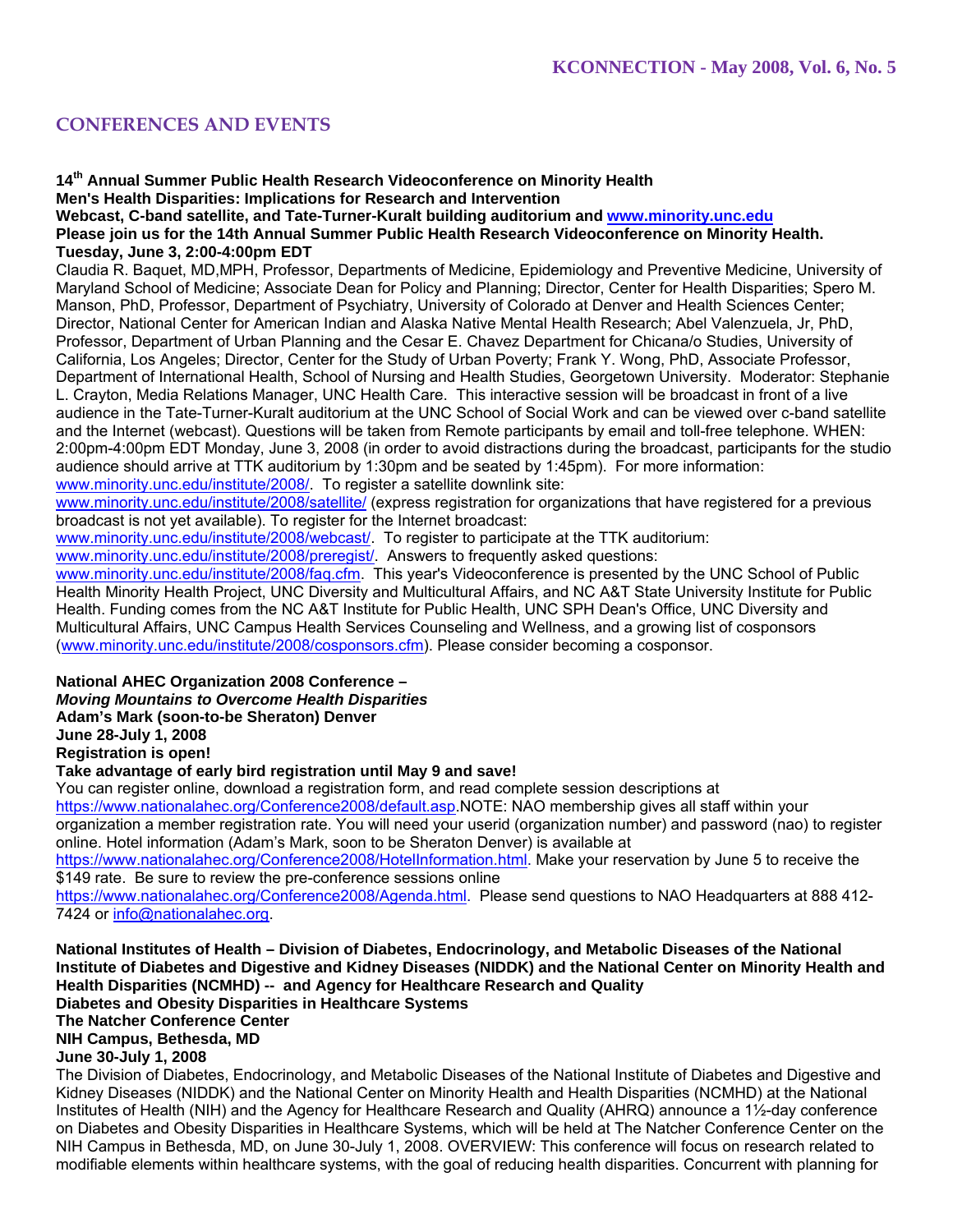this conference, the NIDDK has issued a Program Announcement (PA) for R01s on identifying and reducing diabetes and obesity-related health disparities within healthcare systems. The PA can be found at: http://grants.nih.gov/grants/guide/pafiles/PA-07-388.html. A major goal of this conference is to promote healthcare-based research aimed at reducing or eliminating disparities in diabetes and obesity-related outcomes. This 1½-day conference will feature presentations about important factors in healthcare-based disparities research as well as discussions of unique design, measurement, and methodology issues. In addition, we hope that this setting will provide a stimulating atmosphere for collaboration as well as help each participant expand their scope of research. Specifics about the conference and the current agenda can be found on the registration Website at: http://www3.niddk.nih.gov/fund/other/healthcaredisparities2008. Topics of Interest:

- The Importance of a Healthcare Systems Approach
- Epidemiology-Adults, Children, and Adolescents
- Research Framework-Conference Model
- Healthcare System Factors/Health Services Research
- Healthcare Team Factors
- Patient-Level Factors-Children and Adults
- Community Factors
- Community-Based Participatory Research
- Multifactorial Research
- Research Design and Measurement Issues
- Special Issues across the Lifespan
- Interventions in Adults and Pediatrics
- Cultural Tailoring and Audience Segmentation
- Linking to the Community
- Data Linking and Analysis with Multiple Levels of Data

Grant Writing Workshop: The afternoon of the second day of the conference will be devoted to a "Grant Writing Workshop" targeted to junior investigators interested in submitting research proposals related to healthcare-based research to reduce disparities. The faculty will include experts from the NIH on the grants writing process and individuals with successful grant writing and grants review expertise. The workshop will take place from 12:00 p.m. to 5:00 p.m. on July 1, 2008. Pre-registration is required for those interested in attending the Grant Writing Workshop, as space is limited. TO REGISTER for this conference, please go to this URL:

http://www3.niddk.nih.gov/fund/other/healthcaredisparities2008/ and complete the form on the "Conference Registration" tab. After completing and submitting your registration form by clicking the "Finish Registration" tab at the bottom of the registration review page, you will receive a confirmation email that confirms you are registered. If you have any changes at that point, please send me an email at aamerson@scgcorp.com with the revisions. On this conference Website, you will find logistical information about the meeting location, directions, NIH security, parking, hotel accommodations, and the latest conference agenda. Please note: There will be a Grant Writing Workshop that follows this conference on July 1 starting at noon and is for a selected group of junior investigators. If you would like to participate in this Grant Writing Workshop, please go to the "Workshop Registration" tab. The important deadlines to remember include: Grant Writing Workshop Registration: Friday, May 30, 2008 http://www.scgcorp.com/healthcaredisparities2008/wsreg.asp; Hotel Accommodations: Friday, June 6, 2008 http://www3.niddk.nih.gov/fund/other/healthcaredisparities2008/hotel.htm; Conference Registration: Monday, June 23, 2008 http://www.scgcorp.com/healthcaredisparities2008/confreg.asp.

**‹ back to top ›**

# **RESOURCES**

# **Publications**

#### *American Journal of Preventive Medicine*

This entire issue of American Journal of Preventive Medicine is devoted to community factors affecting health: http://www.sciencedirect.com/science/journal/07493797.

**Children's Perspectives on Economic Adversity: A Review of the Literature Gerry Redmond DISCUSSION PAPERS IDP Number 2008-01 March 2008 UNICEF Innocenti Research Centre IRC, Florence Italy**  Available online PDF file [23p.] at: http://www.unicef-irc.org/publications/pdf/idp\_2008\_01.pdf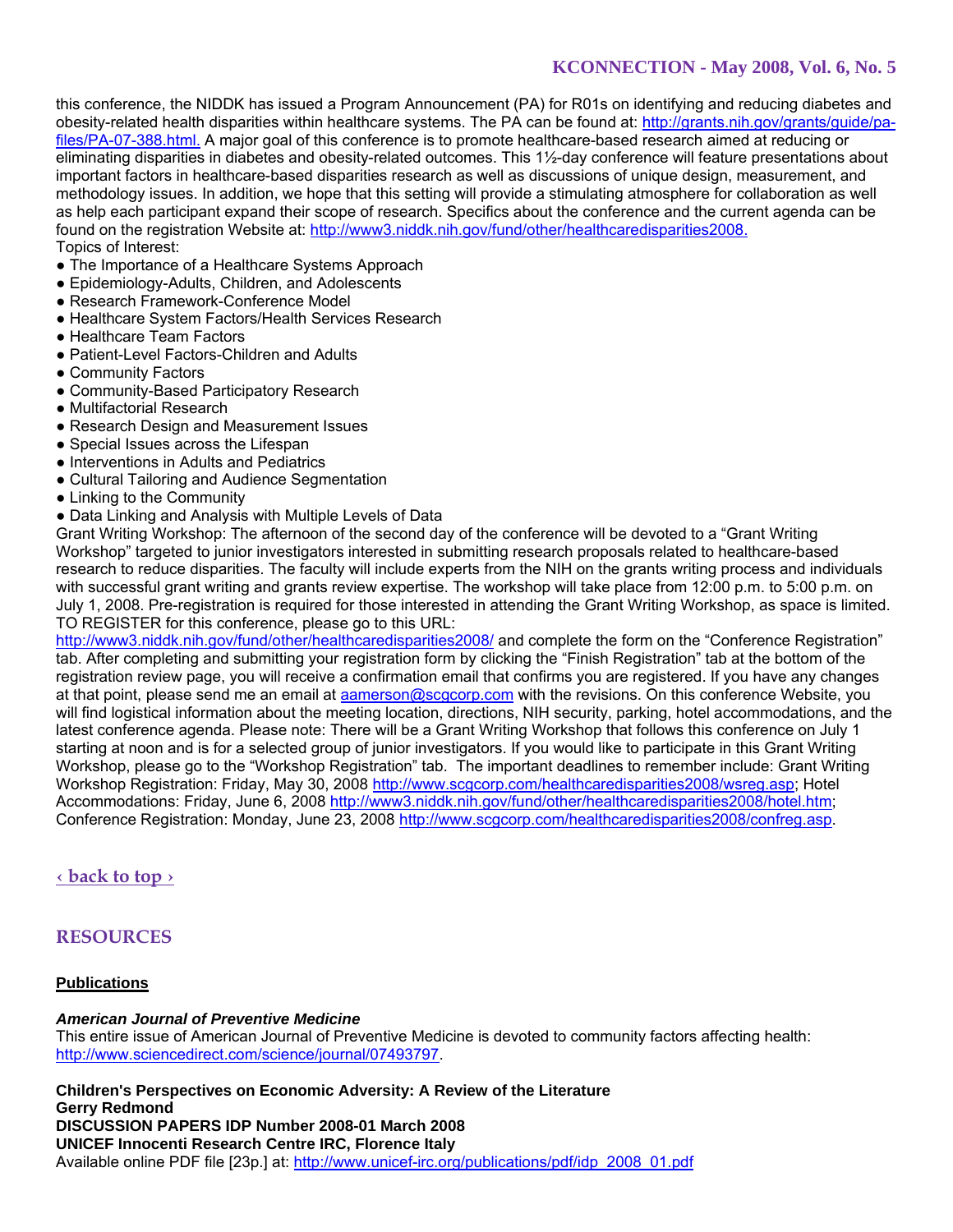".....This paper reviews some of the recent qualitative literature on children's perspectives on economic disadvantage. The idea of asking people who experience disadvantage about their own situations is still a relatively new one in the social sciences, and the idea of asking children about their own perceptions of economic and social disadvantage is even more recent. Nine analyses, all published since 1998, and all of them involving in-depth interviews or group work with children aged between 5 and 17, are examined in detail. Most of these studies develop frameworks based on the 'new sociology of childhood', which emphasises the social construction of childhood and children's agency in the context of child-adult relations. The nine studies cover a number of issues related to economic disadvantage, including exclusion from activities and peer groups at school and in the community; perceptions of 'poor' and 'affluent' children; participation in organised activities outside of school hours; methods of coping with financial hardship; support for parents in coping and in seeking and keeping employment, and aspirations for future careers and lives. The analysis is organised under two themes social exclusion and agency. Both are important from a child's perspective. The research examined here shows that what concerns children is not lack of resources per se, but exclusion from activities that other children appear to take for granted, and embarrassment and shame at not being able to participate on equal terms with other children. The research also shows the extent to which children's agency matters, first for themselves, to make sense of their situation and to interpret it positively or otherwise; second, for their parents and families, to help them cope with financial and other pressures through engaging in domestic work and caring, not making demands on parents, and protecting them from further pressure where they are able; and third, for policy: initiatives to reduce children's exclusion must take account of children's own perspectives on their situation. On the basis of the nine papers analysed, the review argues that economic disadvantage can lead to exclusion in a number of critical areas, including schooling, access to out of school activities, and interaction with peers. But the review also finds that children use their agency creatively to reduce the impact of economic adversity on them and their families. However, they can also turn it inwards, leading to them lowering their own aspirations, excluding themselves from a range of activities, or engaging in activities that attract social disapproval. The review concludes with a discussion of the ethical and practical challenges associated with conducting research with children, and with a summary of issues that still remain under-researched. This paper contributes to IRC's ongoing exploration of ways to understand and study the different dimensions of child wellbeing and the realization of children's rights for policy development purposes....." From: Eva Jespersen

#### **Gender inequity in health: why it exists and how we can change it Special Supplement of Global Public Health**

**An International Journal for Research, Policy and Practice, Volume 3 Supplement 1 2008 Available online at: http://www.informaworld.com/smpp/title~content=g792137052~db=all** 

**Guest Editors: Gita Sen and Piroska Östlin** 

This supplement brings together the short versions of 8 reviews that were written in 2007 as part of the work of the Women and Gender Equity Knowledge Network (WGEKN) of the World Health Organisation (WHO) Commission on Social Determinants of Health (CSDH).

#### Content:

Editorial: Gender inequity in health: why it exists and how we can change it Gita Sen & Piroska Östlin The intersections of gender and class in health status and health care Aditi Iyer, Gita Sen & Piroska Östlin Gender, health, and human rights in sites of political exclusion Melissa Laurie & Rosalind P. Petchesky Changing gendered norms about women and girls at the level of household and community: a review of the evidence Helen Keleher & Lucinda Franklin Sex, gender, and vulnerability Rachel C. Snow Nurses, community health workers, and home carers: gendered human resources compensating for skewed health systems Asha George Gender biases and discrimination: a review of health care interpersonal interactions Veloshnee Govender & Loveday Penn-Kekana Strengthening accountability to citizens on gender and health Ranjani K. Murthy Gender mainstreaming in health: looking back, looking forward T.K. Sundari Ravindran & Aarti Kelkar-Khambete

Appendix: Policy briefing

#### **National Health Policy Forum**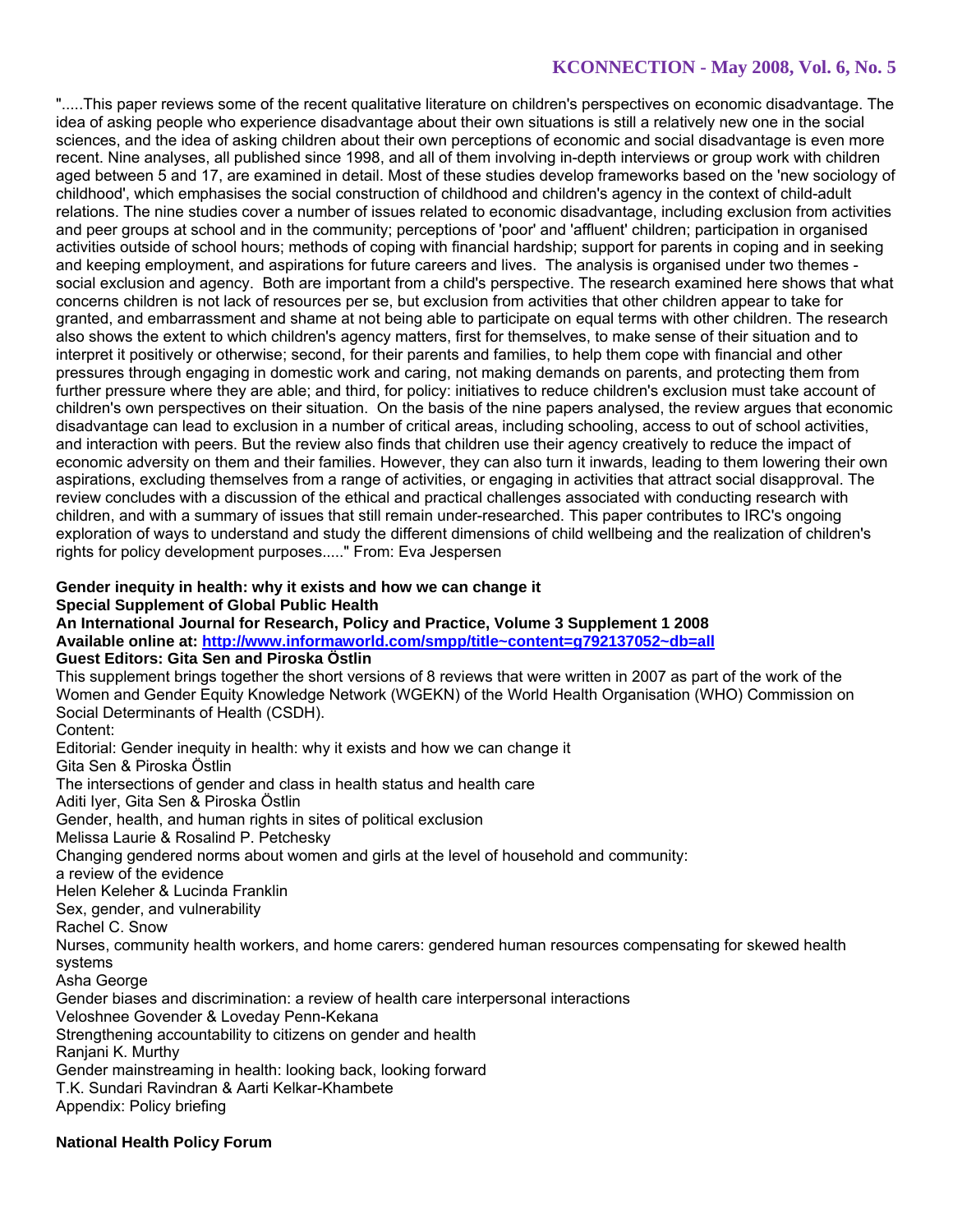The National Health Policy Forum announces the availability of two new publications focused on programs that provide services to older Americans.

(1) The Aging Services Network: Accomplishments and Challenges in Serving a Growing Elderly Population

In 1965, Congress enacted the Older Americans Act, establishing a federal agency and state agencies to address the social services needs of the aging population. The mission of the Older Americans Act is broad: to help older people maintain maximum independence in their homes and communities and to promote a continuum of care for the vulnerable elderly. In successive amendments, the Act created area agencies on aging and a host of service programs. The "aging services network," broadly described, refers to the agencies, programs, and activities that are sponsored by the Older Americans Act. The Act's funding for services is supplemented by other federal funds, such as Medicaid, as well as state and local funds. As the number of older people increases with the aging of the baby boom population, the need for a wide spectrum of services is expected to place pressure on aging services. Whether the aging services network will be able to sustain its momentum and fully realize its potential will depend on its ability to attract and retain additional resources. (2) The Basics: Older Americans Act of 1965

This document offers a basic description of the Older Americans Act of 1965.

The Act is considered the major vehicle for promoting the delivery of social services to the aging population. The Act's seven titles and multiple programs are described along with a chart showing FY2008 federal appropriations.

### **PolicyLink**

#### *Regional Equity and the Quest for Full Inclusion*

Regional equity is part of a broad and hopeful vision for full inclusion and sustainability and the focus of the recent PolicyLink summit in New Orleans in early March. Distributed first to summit participants, *Regional Equity and the Quest for Full Inclusion* is the document that sets the scene for change. It briefly examines the history of equity in America and how contemporary national and global forces are creating unique challenges and opportunities. It concludes with a vision of the future characterized by shared economic prosperity and true participatory democracy, one where everyone- including people of color and residents of low-income communities--can contribute and benefit. To achieve this vision, *Regional Equity and the Quest for Full Inclusion* proposes an agenda infused with the collective wisdom, knowledge, and creativity of everyone who recognizes the importance of economic and social equity. This agenda must have the power to transform the political debate in the media, in legislatures, in boardrooms, in the streets, and in living rooms. It does not need to be drafted from scratch. Many of its elements are in motion, being carried out by leaders in hundreds of communities, institutions, and agencies across the country. The examples, practices, models, and insights highlighted in this paper reflect the strategy, depth, and momentum required to spur the movement forward.

# **PolicyLink**

#### *Transforming Community Development with Land Information Systems*

The vast democratization of information is making the tough work of reinvigorating cities a lot easier. This new era of data democracy is enabling tremendous improvements in land information systems and opening up a wealth of opportunities for the practice of community development and the management of community resources. Geographic information systems (GIS) and web services have dramatically expanded the ability to access, analyze, disseminate, and display vast quantities of data. These powerful technologies make it possible for cities, counties, and even regions to integrate their administrative databases and make parcel-level information available to the public via the Internet.

*Transforming Community Development with Land Information Systems* describes how pioneering organizations and partnerships are turning robust, integrated parcel data systems into powerful tools for guiding community change. It demonstrates how land information systems can be used to address a wide range of community development challenges, including monitoring and preserving affordable housing and planning commercial district revitalization. *Transforming Community Development with Land Information Systems* is a joint report with the Lincoln Institute of Land Policy.

#### **WBI Learning Resources Series - Published by the World Bank - 2007**

### **Analyzing Health Equity Using Household Survey Data Analyzing: A Guide to Techniques and Their Implementation**

Owen O'Donnell, Eddy van Doorslaer, Adam Wagstaff, and Magnus Lindelow

Updated April, 2008 with downloadable Powerpoint presentations (with notes) for self-teaching, along with customizeable Stata "do" files

The book is downloadable for free from www.worldbank.org/analyzinghealthequity.

"......Health equity has become an increasingly popular research topic during the course of the past 25 years. Many factors explain this trend, including a growing demand from policymakers, better and more plentiful household data, and increased computer power. But progress in quantifying and understanding health equities would not have been possible without appropriate analytic techniques. These techniques are the subject of this book. The book includes chapters dealing with data issues and the measurement of the key variables in health equity analysis

Part I - Quantitative techniques for interpreting and presenting health equity data

Part II - Application of these techniques in the analysis of equity in health care utilization and health care spending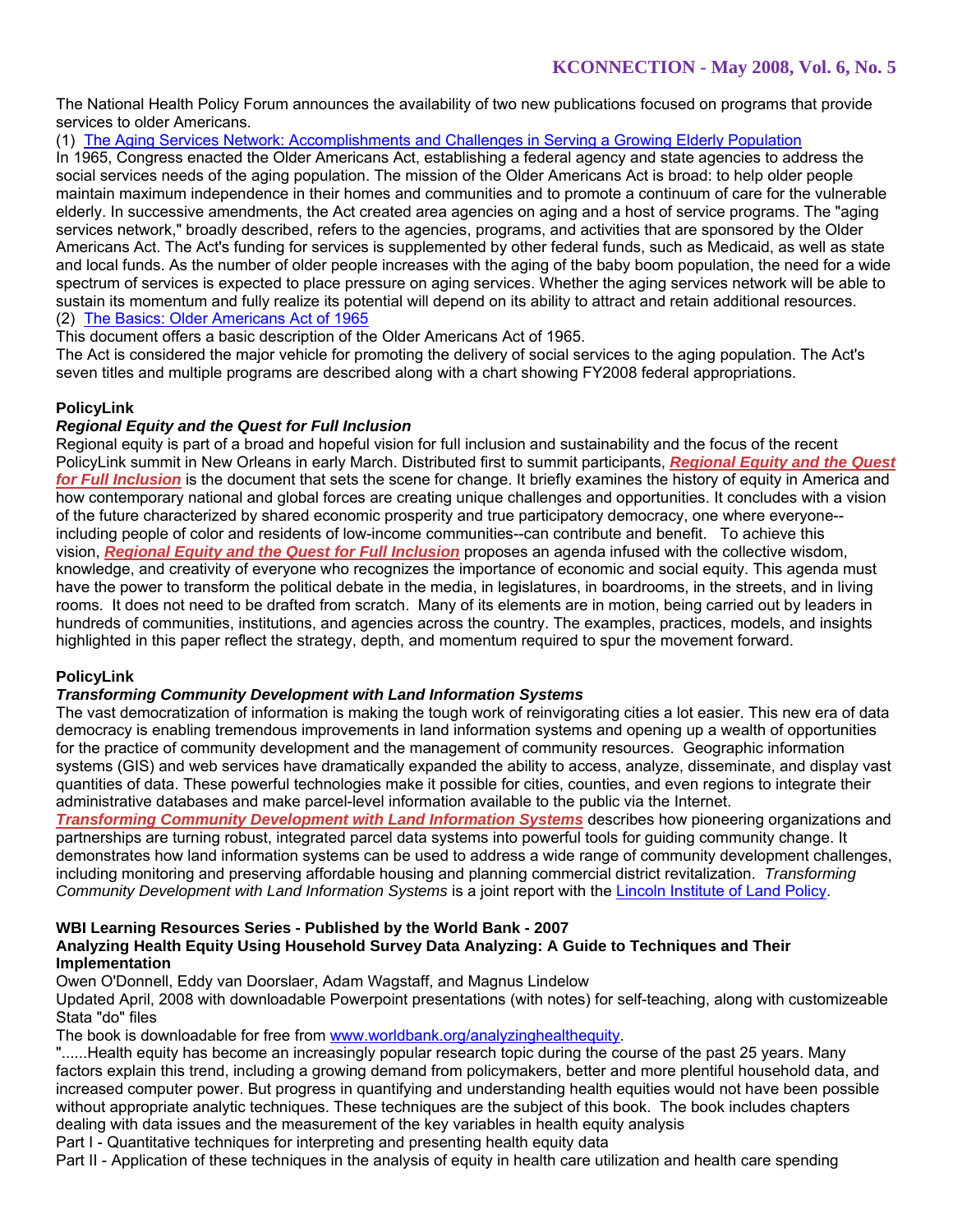Part III - The aim of the book is to provide researchers and analysts with a step-by-step practical guide to the measurement of a variety of aspects of health equity, with worked examples and computer code, mostly for the computer program Stata. It is hoped that these step-by-step guides, and the easy-to-implement computer routines contained in them, will help stimulate yet more research in the field, especially policy-oriented health equity research that enables researchers to help policymakers develop and evaluate programs to reduce health inequities. The book can be ordered online, and electronic versions of the chapters can be downloaded using the links below. Also available are Powerpoint lectures of chapters, customizable "do" files for use in Stata, a Stata "do" file for dominance checking, and an Excel file for computing standard errors of the concentration index with grouped data..."

Electronic versions of the book and individual chapters

<http://web.worldbank.org/WBSITE/EXTERNAL/TOPICS/EXTHEALTHNUTRITIONANDPO

PULATION/EXTPAH/0,,contentMDK:20216933~menuPK:400482~pagePK:148956~piPK:

216618~theSitePK:400476,00.html#book#book> , Powerpoint lectures

<http://web.worldbank.org/WBSITE/EXTERNAL/TOPICS/EXTHEALTHNUTRITIONANDPO

PULATION/EXTPAH/0,,contentMDK:20216933~menuPK:400482~pagePK:148956~piPK:

216618~theSitePK:400476,00.html#PowerPoint#PowerPoint> , Stata and Excel files

<http://web.worldbank.org/WBSITE/EXTERNAL/TOPICS/EXTHEALTHNUTRITIONANDPO

PULATION/EXTPAH/0,,contentMDK:20216933~menuPK:400482~pagePK:148956~piPK: 216618~theSitePK:400476,00.html#Stata#Stata>

Electronic versions of the book and individual chapters:

Download: Complete Book

<http://siteresources.worldbank.org/INTPAH/Resources/Publications/459843

-1195594469249/HealthEquityFINAL.pdf> (PDF 6.42MB)

Table of Contents

<http://siteresources.worldbank.org/INTPAH/Resources/Publications/459843

-1195594469249/HealthEquityTOC.pdf> (PDF 58kb)

Ch. 1: Introduction

<http://siteresources.worldbank.org/INTPAH/Resources/Publications/459843

-1195594469249/HealthEquityCh1.pdf> (PDF 119kb)

Ch. 2: Data for Health Equity Analysis: Requirements, Sources and Sample Designs

<http://siteresources.worldbank.org/INTPAH/Resources/Publications/459843

-1195594469249/HealthEquityCh2.pdf> (PDF 159kb)

Ch. 3: Health Outcome #1: Child Survival

<http://siteresources.worldbank.org/INTPAH/Resources/Publications/459843

-1195594469249/HealthEquityCh3.pdf> (PDF 107kb)

Ch. 4: Health Outcome #2: Anthropometrics

<http://siteresources.worldbank.org/INTPAH/Resources/Publications/459843

-1195594469249/HealthEquityCh4.pdf> (PDF 1.05MB)

Ch. 5: Health Outcome #3: Adult Health

<http://siteresources.worldbank.org/INTPAH/Resources/Publications/459843

-1195594469249/HealthEquityCh5.pdf> (PDF 156kb)

Ch. 6: Measurement of Living Standards

<http://siteresources.worldbank.org/INTPAH/Resources/Publications/459843

-1195594469249/HealthEquityCh6.pdf> (PDF 188kb)

Ch. 7: Concentration Curves

<http://siteresources.worldbank.org/INTPAH/Resources/Publications/459843

-1195594469249/HealthEquityCh7.pdf> (PDF 134kb)

Ch. 8: The Concentration Index

<http://siteresources.worldbank.org/INTPAH/Resources/Publications/459843

-1195594469249/HealthEquityCh8.pdf> (PDF 176kb)

Ch. 9: Extensions to the Concentration Index: Inequality Aversion and the Health Achievement Index

<http://siteresources.worldbank.org/INTPAH/Resources/Publications/459843

-1195594469249/HealthEquityCh9.pdf> (PDF 132kb) Ch. 10: Multivariate Analysis of Health Survey Data

<http://siteresources.worldbank.org/INTPAH/Resources/Publications/459843 -1195594469249/HealthEquityCh10.pdf> (PDF 188kb)

Ch. 11: Nonlinear Models for Health and Medical Expenditure Data

<http://siteresources.worldbank.org/INTPAH/Resources/Publications/459843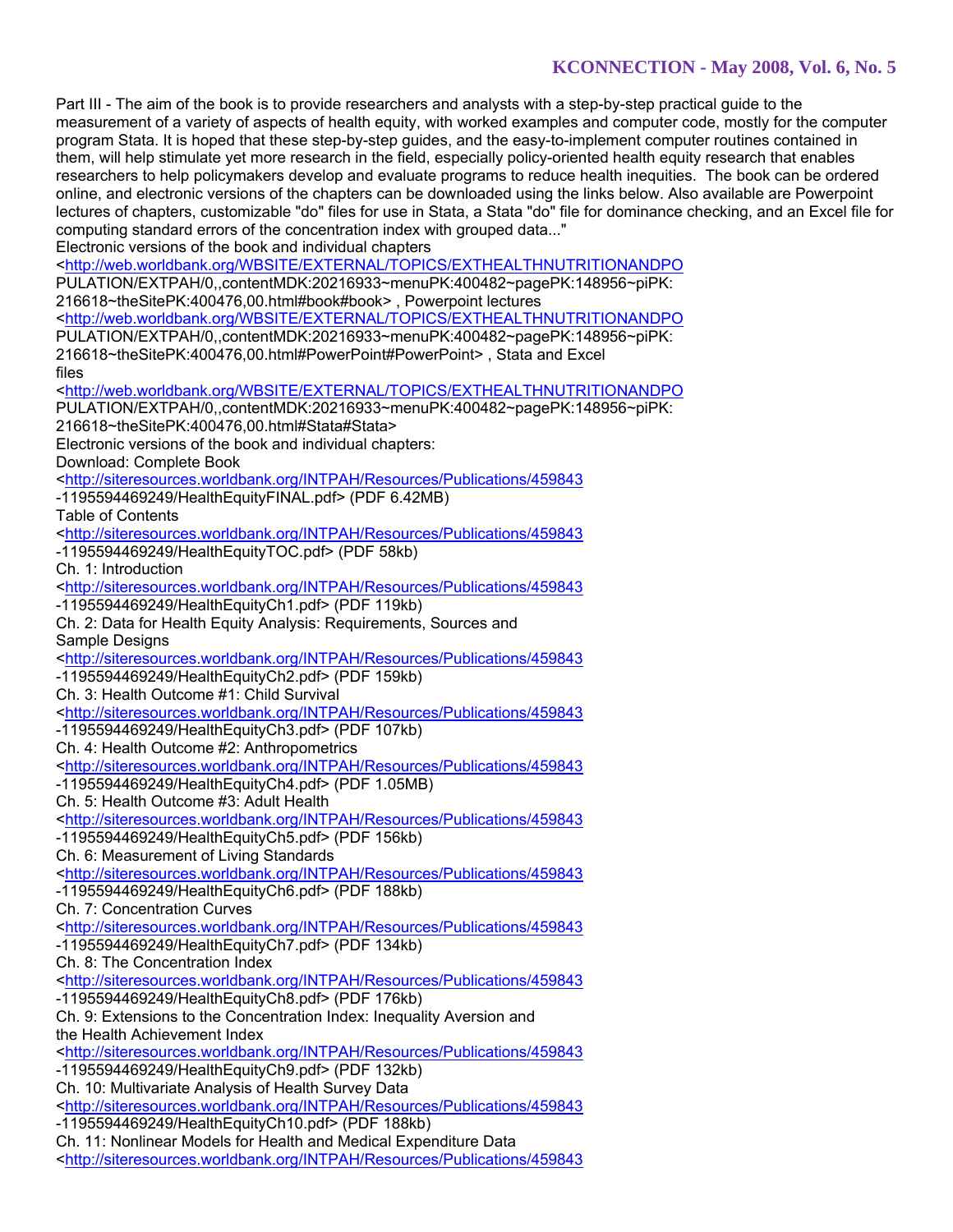-1195594469249/HealthEquityCh11.pdf> (PDF 194kb) Ch. 12: Explaining Differences Between Groups: Oaxaca Decomposition <http://siteresources.worldbank.org/INTPAH/Resources/Publications/459843 -1195594469249/HealthEquityCh12.pdf> (PDF 166kb) Ch. 13: Explaining Socioeconomic-Related Health Inequality: Decomposition of the Concentration Index <http://siteresources.worldbank.org/INTPAH/Resources/Publications/459843 -1195594469249/HealthEquityCh13.pdf> (PDF 95.5kb) Ch. 14: Who Benefits from Health Sector Subsidies? Benefit Incidence Analysis <http://siteresources.worldbank.org/INTPAH/Resources/Publications/459843 -1195594469249/HealthEquityCh14.pdf> (PDF 177kb) Ch. 15: Measuring and Explaining Inequity in Health Service Delivery <http://siteresources.worldbank.org/INTPAH/Resources/Publications/459843 -1195594469249/HealthEquityCh15.pdf> (PDF 123kb) Ch. 16: Who Pays for Health Care? Progressivity of Health Finance <http://siteresources.worldbank.org/INTPAH/Resources/Publications/459843 -1195594469249/HealthEquityCh16.pdf> (PDF 154kb) Ch. 17: Redistributive Effect of Health Finance <http://siteresources.worldbank.org/INTPAH/Resources/Publications/459843 -1195594469249/HealthEquityCh17.pdf> (PDF 78.9kb) Ch. 18: Catastrophic Payments for Health Care <http://siteresources.worldbank.org/INTPAH/Resources/Publications/459843 -1195594469249/HealthEquityCh18.pdf> (PDF 134kb) Ch. 19: Health Care Payments and Poverty <http://siteresources.worldbank.org/INTPAH/Resources/Publications/459843 -1195594469249/HealthEquityCh19.pdf> (PDF 107kb) Powerpoint lectures (NB slides have notes beneath them, so you may want to right-click and save the PPT file so you can print it out with the notes showing): Ch. 1: Introduction <http://siteresources.worldbank.org/INTPAH/Resources/Publications/459843 -1195594469249/L1Introduction.ppt> (PPT 556kb) Ch. 2: Data for Health Equity Analysis: Requirements, Sources and Sample **Designs** <http://siteresources.worldbank.org/INTPAH/Resources/Publications/459843 -1195594469249/L2Data.ppt> (PPT 219kb) Ch. 3: Health Outcome #1: Child Survival <http://siteresources.worldbank.org/INTPAH/Resources/Publications/459843 -1195594469249/L3ChildSurvival.ppt> (PPT 166kb) Ch. 4: Health Outcome #2: Anthropometrics <http://siteresources.worldbank.org/INTPAH/Resources/Publications/459843 -1195594469249/L4Anthropometrics.ppt> (PPT 392kb) Ch. 5: Health Outcome #3: Adult Health <http://siteresources.worldbank.org/INTPAH/Resources/Publications/459843 -1195594469249/L5AdultHealth.ppt> (PPT 426kb) Ch. 6: Measurement of Living Standards <http://siteresources.worldbank.org/INTPAH/Resources/Publications/459843 -1195594469249/L6LivingStandards.ppt> (PPT 238kb) Ch. 7: Concentration Curves <http://siteresources.worldbank.org/INTPAH/Resources/Publications/459843 -1195594469249/L7ConcentrationCurve.ppt> (PPT 141kb) Ch. 8: The Concentration Index <http://siteresources.worldbank.org/INTPAH/Resources/Publications/459843 -1195594469249/L8ConcentrationIndex.ppt> (PPT 254kb) Ch. 9: Extensions to the Concentration Index: Inequality Aversion and the Health Achievement Index <http://siteresources.worldbank.org/INTPAH/Resources/Publications/459843 -1195594469249/L9ExtensionstoCI.ppt> (PPT 123kb)

Ch. 10: Multivariate Analysis of Health Survey Data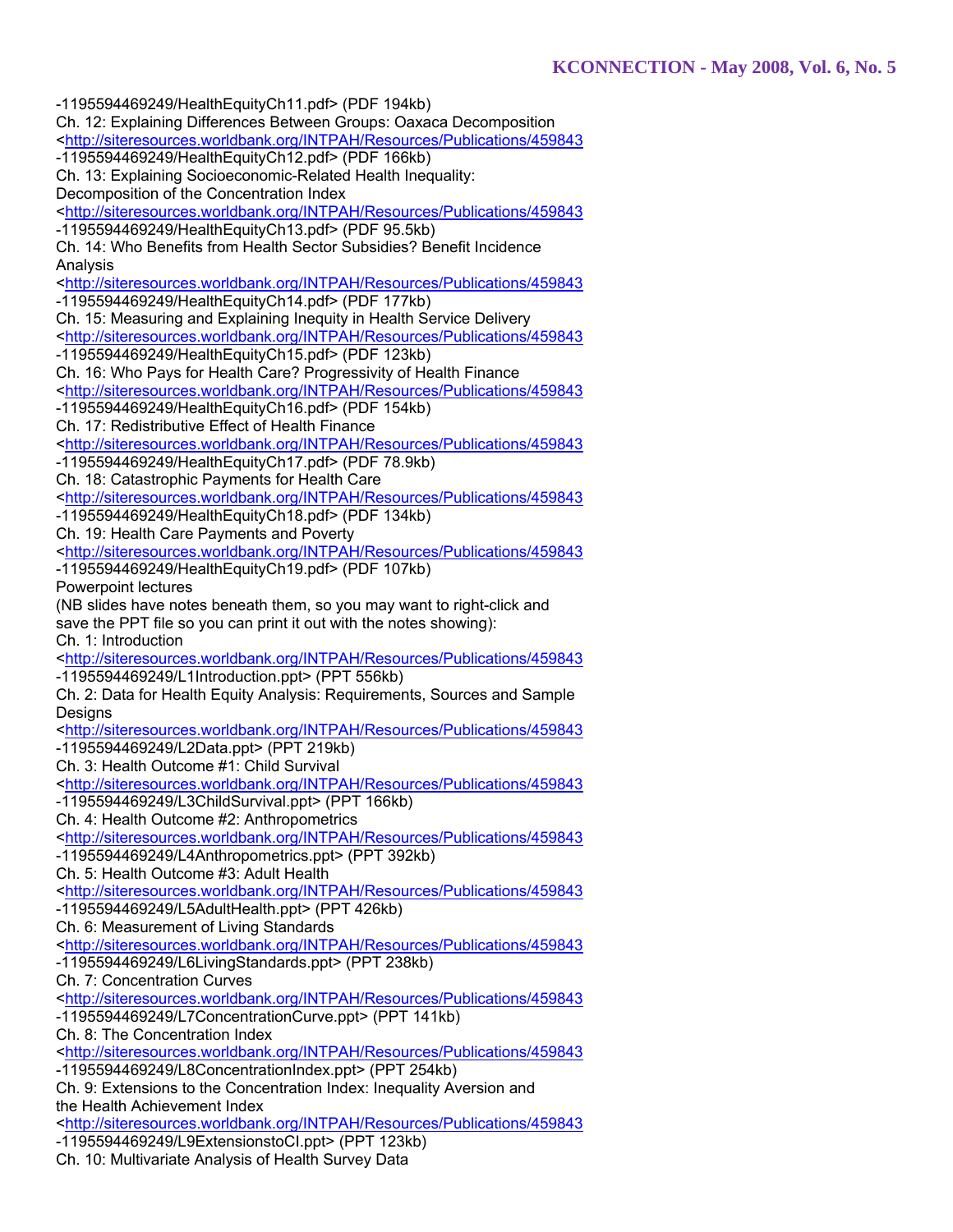<http://siteresources.worldbank.org/INTPAH/Resources/Publications/459843 -1195594469249/L10MultivariateAnalysis.ppt> (PPT 205kb) Ch. 11: Nonlinear Models for Health and Medical Expenditure Data <http://siteresources.worldbank.org/INTPAH/Resources/Publications/459843 -1195594469249/L11NonlinearModels.ppt> (PPT 320kb) Ch. 12: Explaining Differences Between Groups: Oaxaca Decomposition <http://siteresources.worldbank.org/INTPAH/Resources/Publications/459843 -1195594469249/L12Oaxaca.ppt> (PPT 231kb) Ch. 13: Explaining Socioeconomic-Related Health Inequality: Decomposition of the Concentration Index <http://siteresources.worldbank.org/INTPAH/Resources/Publications/459843 -1195594469249/L13DecompositionCI.ppt> (PPT 274kb) Ch. 14: Who Benefits from Health Sector Subsidies? Benefit Incidence Analysis <http://siteresources.worldbank.org/INTPAH/Resources/Publications/459843 -1195594469249/L14BenefitIncidenceAnalysis.ppt> (PPT 359kb) Ch. 15: Measuring and Explaining Inequity in Health Service Delivery <http://siteresources.worldbank.org/INTPAH/Resources/Publications/459843 -1195594469249/L15InequityinDelivery.ppt> (PPT 213kb) Ch. 16: Who Pays for Health Care? Progressivity of Health Finance <http://siteresources.worldbank.org/INTPAH/Resources/Publications/459843 -1195594469249/L16Progressivity.ppt> (PPT 416kb) Ch. 17: Redistributive Effect of Health Finance <http://siteresources.worldbank.org/INTPAH/Resources/Publications/459843 -1195594469249/L17ResdistributiveEffect.ppt> (PPT 268kb) Ch. 18: Catastrophic Payments for Health Care <http://siteresources.worldbank.org/INTPAH/Resources/Publications/459843 -1195594469249/L18CatastrophicPayments.ppt> (PPT 287kb) Ch. 19: Health Care Payments and Poverty <http://siteresources.worldbank.org/INTPAH/Resources/Publications/459843 -1195594469249/L19HealthPaymentsPoverty.ppt> (PPT 465kb) Stata programs and Excel files: To accompany Analyzing Health Equity Using Household Survey Data: \* Spreadsheet for computing concentration index and stand error of CI with grouped data <http://siteresources.worldbank.org/INTPAH/Resources/Publications/459843 -1195594469249/concentration\_index.xls> \* Stata ado file to check concentration curve dominance <http://siteresources.worldbank.org/INTPAH/Resources/Publications/459843 -1195594469249/dominance.ado> (right-click to save file) Stata do files for individual chapters (right-click to save file) Ch. 5: Health Outcome #3: Adult Health <http://siteresources.worldbank.org/INTPAH/Resources/Publications/459843 -1195594469249/AHE5.do> (DO 12.4kb) Ch. 7: Concentration Curves <http://siteresources.worldbank.org/INTPAH/Resources/Publications/459843 -1195594469249/AHE7.do> (DO 12.9kb) Ch. 8: The Concentration Index <http://siteresources.worldbank.org/INTPAH/Resources/Publications/459843 -1195594469249/AHE8.do> (DO 6.12kb) Ch. 9: Extensions to the Concentration Index: Inequality Aversion and the Health Achievement Index <http://siteresources.worldbank.org/INTPAH/Resources/Publications/459843 -1195594469249/AHE9.do> (DO 3.06kb) Ch. 10: Multivariate Analysis of Health Survey Data <http://siteresources.worldbank.org/INTPAH/Resources/Publications/459843 -1195594469249/AHE10.do> (DO 5.83kb) Ch. 11: Nonlinear Models for Health and Medical Expenditure Data <http://siteresources.worldbank.org/INTPAH/Resources/Publications/459843 -1195594469249/AHE11.do> (DO 7.15kb)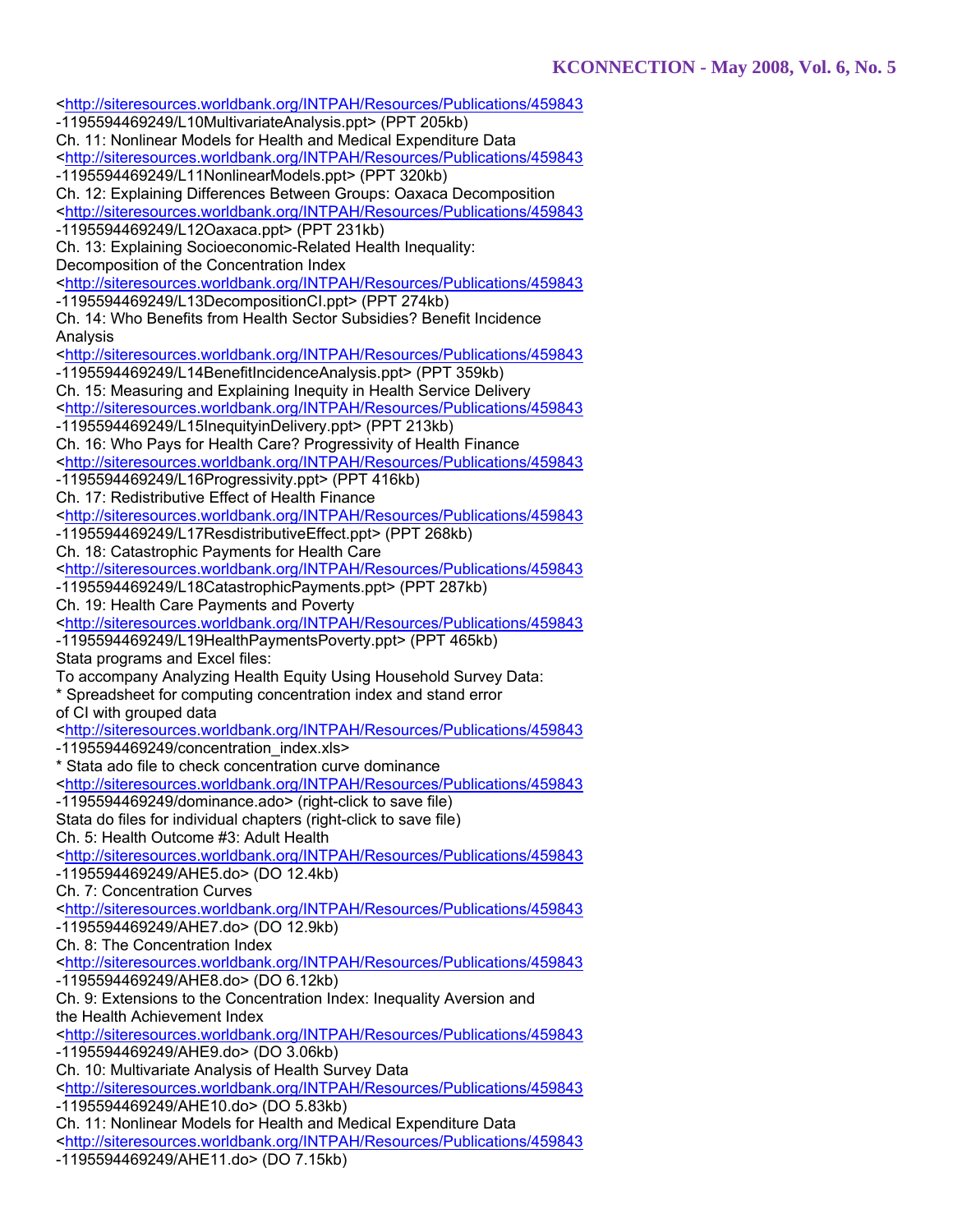Ch. 12: Explaining Differences Between Groups: Oaxaca Decomposition <http://siteresources.worldbank.org/INTPAH/Resources/Publications/459843 -1195594469249/AHE12.do> (DO 3.78kb) Ch. 13: Explaining Socioeconomic-Related Health Inequality: Decomposition of the Concentration Index <http://siteresources.worldbank.org/INTPAH/Resources/Publications/459843 -1195594469249/AHE13.do> (DO 4.11kb) Ch. 14: Who Benefits from Health Sector Subsidies? Benefit Incidence Analysis <http://siteresources.worldbank.org/INTPAH/Resources/Publications/459843 -1195594469249/AHE14.do> (DO 4.41kb) Ch. 15: Measuring and Explaining Inequity in Health Service Delivery <http://siteresources.worldbank.org/INTPAH/Resources/Publications/459843 -1195594469249/AHE15.do> (DO 14.3kb) Ch. 16: Who Pays for Health Care? Progressivity of Health Finance <http://siteresources.worldbank.org/INTPAH/Resources/Publications/459843 -1195594469249/AHE16.do> (DO 7.92kb) Ch. 17: Redistributive Effect of Health Finance <http://siteresources.worldbank.org/INTPAH/Resources/Publications/459843 -1195594469249/AHE17.do> (DO 4.78kb) Ch. 18: Catastrophic Payments for Health Care <http://siteresources.worldbank.org/INTPAH/Resources/Publications/459843 -1195594469249/AHE18.do> (DO 6.67kb) Ch. 19: Health Care Payments and Poverty <http://siteresources.worldbank.org/INTPAH/Resources/Publications/459843 -1195594469249/AHE19.do> (DO 6.12kb)

# **Website**

**California Newsreel**  *Unnatural Causes Web site*  **http://www.unnaturalcauses.org/**

This site features send-to-a-friend video clips of the documentary series, interactive activities, case studies, tools for action, a directory of organizations that are working on health equity initiatives, and a moderated forum.

#### **Division of Cancer Control and Population Sciences New Web Page: Funded Research in Response to RFAs http://maps.cancer.gov/overview/map/initiative/index.jsp**

The Division of Cancer Control and Population Sciences (DCCPS) is happy to announce the launch of a new webpage on the DCCPS home page <http://www.cancercontrol.cancer.gov/> that highlights our funded research activities in response to a Research Funding Announcement (RFA). The new webpage, "Funded Research in Response to RFAs <http://maps.cancer.gov/overview/map/initiative/index.jsp> " under the Cancer Control Research section, provides a complete listing of all DCCPS current and archived awards funded in response to a DCCPS/CA or trans-NIH RFA. The

RFAs are organized by program with links to the initiative homepage as well as to the original Funding Opportunity Announcement. The new webpage also links to other details related to the funded activities including abstracts, Pub Med, etc.

#### **Other**

#### **Society for Public Health Education – New Address**

10 G St. NE, Suite 605, Washington, DC 20002, Phone: 202.408.9804, Fax: 202.408.9815

**‹ back to top ›**